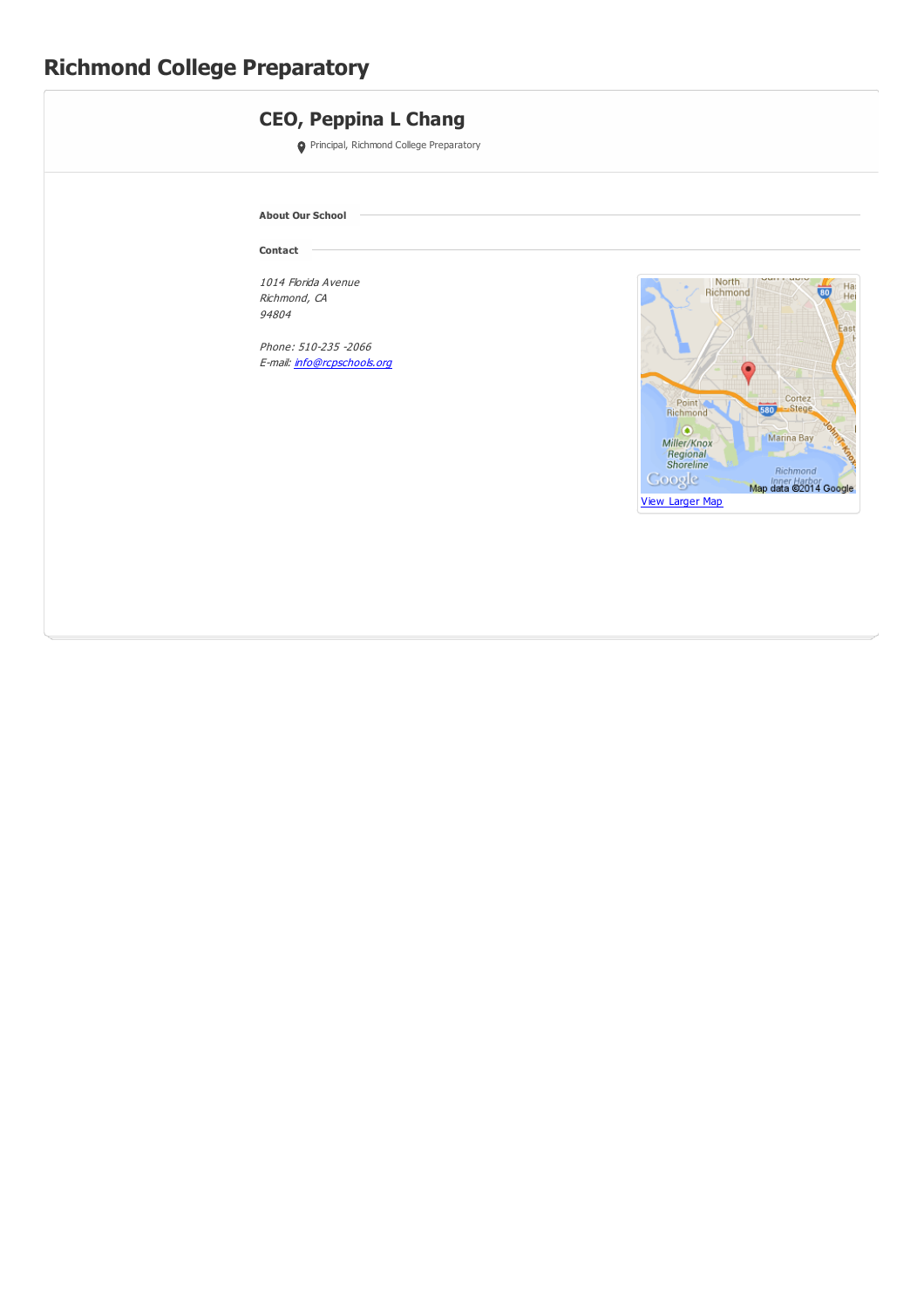### **Data and Access**

Every school in California is required by state law to publish a School Accountability Report Card (SARC), by February 1 of each year. The SARC contains information about the condition and performance of each California public school.

- For more information about SARC requirements, see the California [Department](http://www.cde.ca.gov/ta/ac/sa/) of Education (CDE) SARC Web page.
- For additional information about the school, parents and community members should contact the school principal or the district office.

### **DataQuest**

[DataQuest](http://dq.cde.ca.gov/dataquest/) is an online data tool located on the CDE DataQuest Web page that contains additional information about this school and comparisons of the school to the district, the county, and the state. Specifically, DataQuest is a dynamic system that provides reports for accountability (e.g., state Academic Performance Index [API], federal Adequate Yearly Progress [AYP]), test data, enrollment, high school graduates, dropouts, course enrollments, staffing, and data regarding English learners.

### **Internet Access**

Internet access is available at public libraries and other locations that are publicly accessible (e.g., the California State Library). Access to the Internet at libraries and public locations is generally provided on a first-come, first-served basis. Other use restrictions may include the hours of operation, the length of time that a workstation may be used (depending on availability), the types of software programs available on a workstation, and the ability to print documents.

### **Additional Information**

For further information regarding the data elements and terms used in the SARC see the 2012-13 Academic Performance Index Reports Information Guide located on the CDE API [Web](http://www.cde.ca.gov/ta/ac/ap/) page.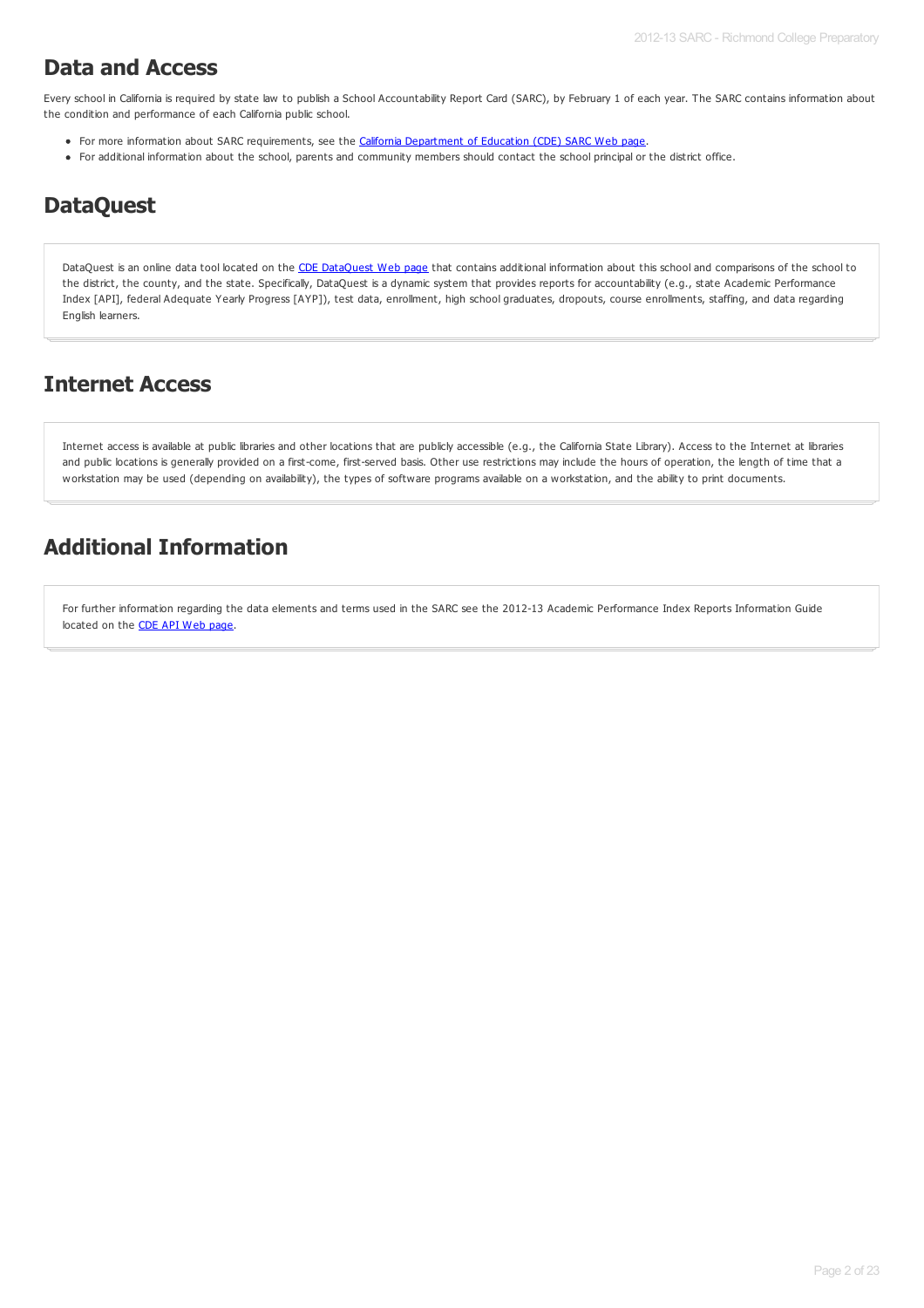#### **About This School**

#### **Contact Information (School Year 2012-13)**

| School                                       |                              | <b>District</b>                     |                           |
|----------------------------------------------|------------------------------|-------------------------------------|---------------------------|
| <b>School Name</b>                           | Richmond College Preparatory | <b>District Name</b>                | West Contra Costa Unified |
| <b>Street</b>                                | 1014 Florida Avenue          | <b>Phone Number</b>                 | $(510)$ 231-1101          |
| City, State, Zip                             | Richmond, Ca, 94804          | <b>Web Site</b>                     | www.wccusd.net            |
| <b>Phone Number</b>                          | 510-235 -2066                | Superintendent<br><b>First Name</b> | <b>Bruce</b>              |
| Principal                                    | CEO, Peppina L Chang         | Superintendent<br><b>Last Name</b>  | Harter                    |
| <b>E-mail Address</b>                        | info@rcpschools.org          | <b>E-mail Address</b>               | bharter@wccusd.net        |
| County-District-<br><b>School (CDS) Code</b> | 07617960110973               |                                     | Last updated: 1/31/2014   |

### **School Description and Mission Statement (School Year 2012-13)**

Richmond College Prep Schools are actually two schools in three locations - an enhanced preschool for four year old children who matriculate to an extended day and extended year charter elementary school. The elementary school is currently chartered through grade 6. In 2005 we started our first preschool class with 20 children and currently have more than 48 students in preschool and about 420 in grades K-6.

Our students live in the Santa Fe, Coronado neighborhoods of Richmond in the Iron Triangle area and are required to wear school uniforms.

The educational philosophy is centered on preparing students, beginning at four years of age, to succeed academically and emotionally in a college educational environment. This philosophy requires nurturing the expectation of academic success in families as well as students.

#### **Vision Statement**

To close the achievement gap, by eliminating the inequalities of education in the Iron Triangle and Richmond at large.

#### **Mission Statement**

To change our community through education, by providing preschool and elementary school academic services, resulting in grade appropriate achievement, cultural enrichment, and strong moral character.

#### **Core Values**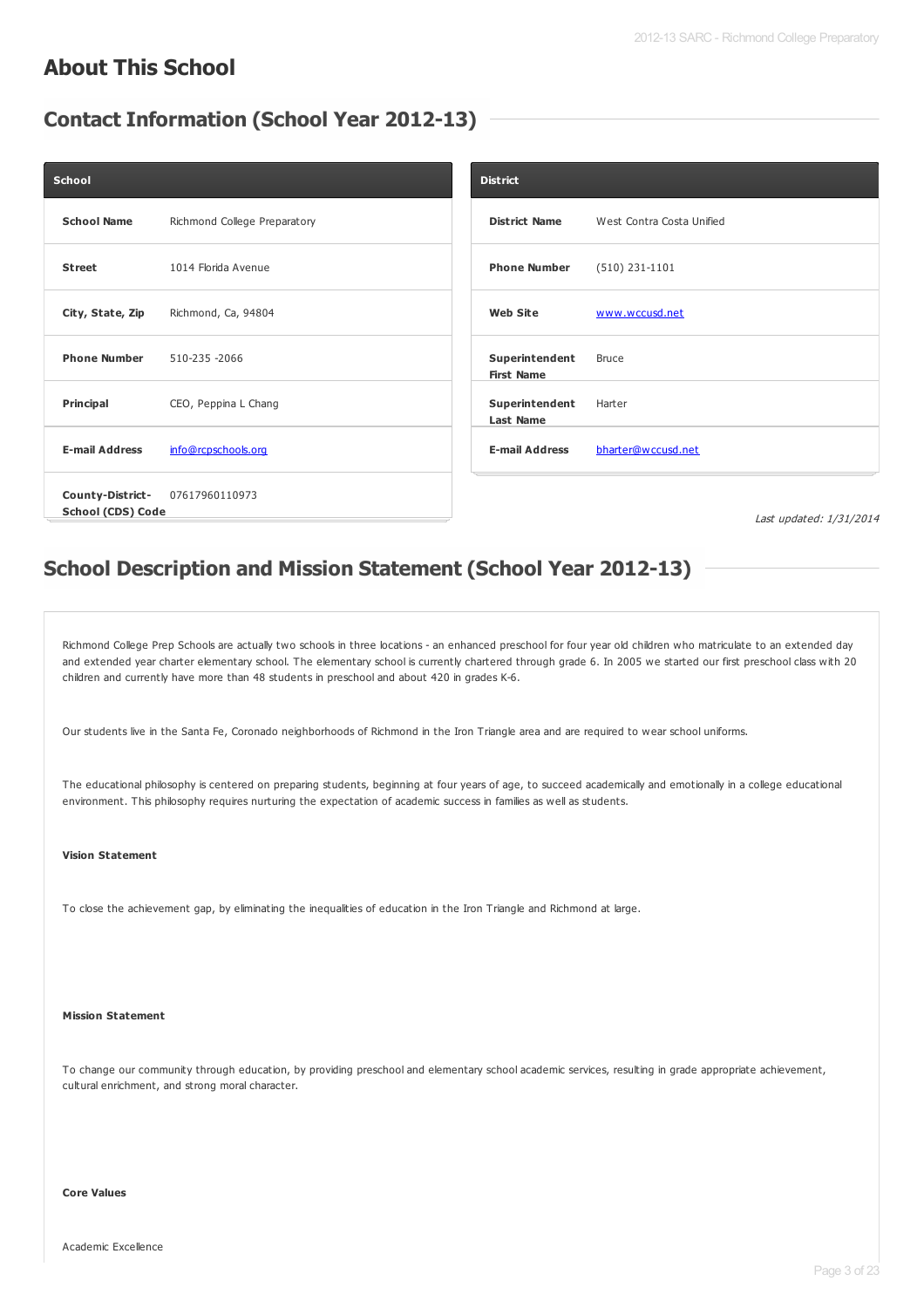We believe in academic excellence; demonstrated by every student performing at least at the proficient level. We are committed to identifying and eliminating barriers to educational achievement. We create policies and practices that are fair and just and provide educational opportunities to ensure that every student meets our standards for achievement, participation, and growth.

Strong Moral Character

We believe that the true goal of education includes strong moral character as well as academics. Character traits, including responsibility, love, timeliness, integrity, perseverance, honesty, self discipline, courage, and cooperation, are expected to be interwoven into our campus culture.

Cultural Enrichment

We are committed to extending our students' cultural knowledge and experience.

Last updated: 1/31/2014

#### **Opportunities for Parental Involvement (School Year 2012-13)**

RCP believes that parent participation is important in the overall educational progress of the children.

RCP holds an annual Title I meeting at Back-to-School Night, to which all parents are invited and encouraged to attend. During that meeting school's current Parental Involvement Policy, School-Parent Compact, and other information is distributed. RCPK also holds regular monthly meetings open to all parents. Parents/grandparents are encouraged by RCPK to participate in its Schools Site Council as well as the English Learner Advisory Committee. These two committees meet monthly at Richmond College Prep.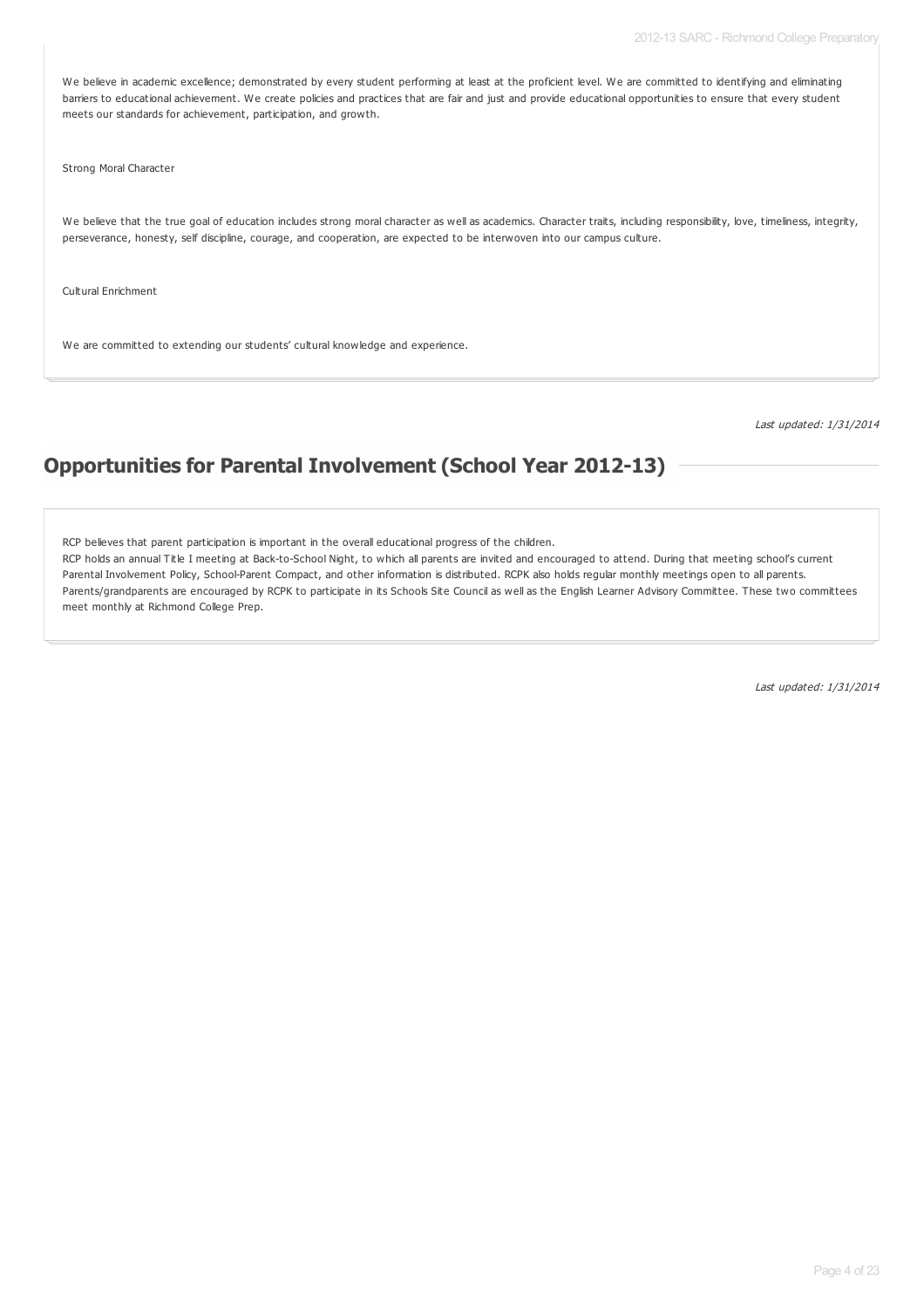### **Student Performance**

### **Standardized Testing and Reporting Program**

The Standardized Testing and Reporting (STAR) Program consists of several key components, including:

- **California Standards Tests (CSTs)**, which include English-language arts (ELA) and mathematics in grades two through eleven; science in grades five, eight, and nine through eleven; and history-social science in grades eight, and nine through eleven.
- **California Modified Assessment (CMA)**, an alternate assessment that is based on modified achievement standards in ELA for grades three through eleven; mathematics for grades three through seven, Algebra I, and Geometry; and science in grades five and eight, and Life Science in grade ten. The CMA is designed to assess those students whose disabilities preclude them from achieving grade-level proficiency on an assessment of the California content standards with or without accommodations.
- **Alternate Performance Assessment (CAPA)**, includes ELA and mathematics in grades two through eleven, and science for grades five, eight, and ten. The CAPA is given to those students with significant cognitive disabilities whose disabilities prevent them from taking either the CSTs with accommodations or modifications or the CMA with accommodations.

The assessments under the STAR Program show how well students are doing in relation to the state content standards. On each of these assessments, student scores are reported as performance levels.

For detailed information regarding the STAR Program results for each grade and [performance](http://star.cde.ca.gov) level, including the percent of students not tested, see the CDE STAR Results Web site.

### **Standardized Testing and Reporting Results for All Students - Three-Year**

#### **Comparison**

|                               |         |               |         |         |                 |             |         | Percent of Students Scoring at Proficient or Advanced (meeting or exceeding the state standards) |         |
|-------------------------------|---------|---------------|---------|---------|-----------------|-------------|---------|--------------------------------------------------------------------------------------------------|---------|
|                               |         | <b>School</b> |         |         | <b>District</b> |             |         | <b>State</b>                                                                                     |         |
| Subject                       | 2010-11 | 2011-12       | 2012-13 | 2010-11 | $2011 - 12$     | $2012 - 13$ | 2010-11 | $2011 - 12$                                                                                      | 2012-13 |
| English-Language Arts         | 40%     | 44%           | 50%     | 41%     | 43%             | 42%         | 54%     | 56%                                                                                              | 55%     |
| Mathematics                   | 59%     | 69%           | 76%     | 37%     | 38%             | 38%         | 49%     | 50%                                                                                              | 50%     |
| Science                       | 39%     | 41%           | 73%     | 42%     | 45%             | 47%         | 57%     | 60%                                                                                              | 59%     |
| <b>History-Social Science</b> | N/A     | N/A           | N/A     | 28%     | 30%             | 32%         | 48%     | 49%                                                                                              | 49%     |

Note: Scores are not shown when the number of students tested is ten or less, either because the number of students in this category is too small for statistical accuracy or to protect student privacy.



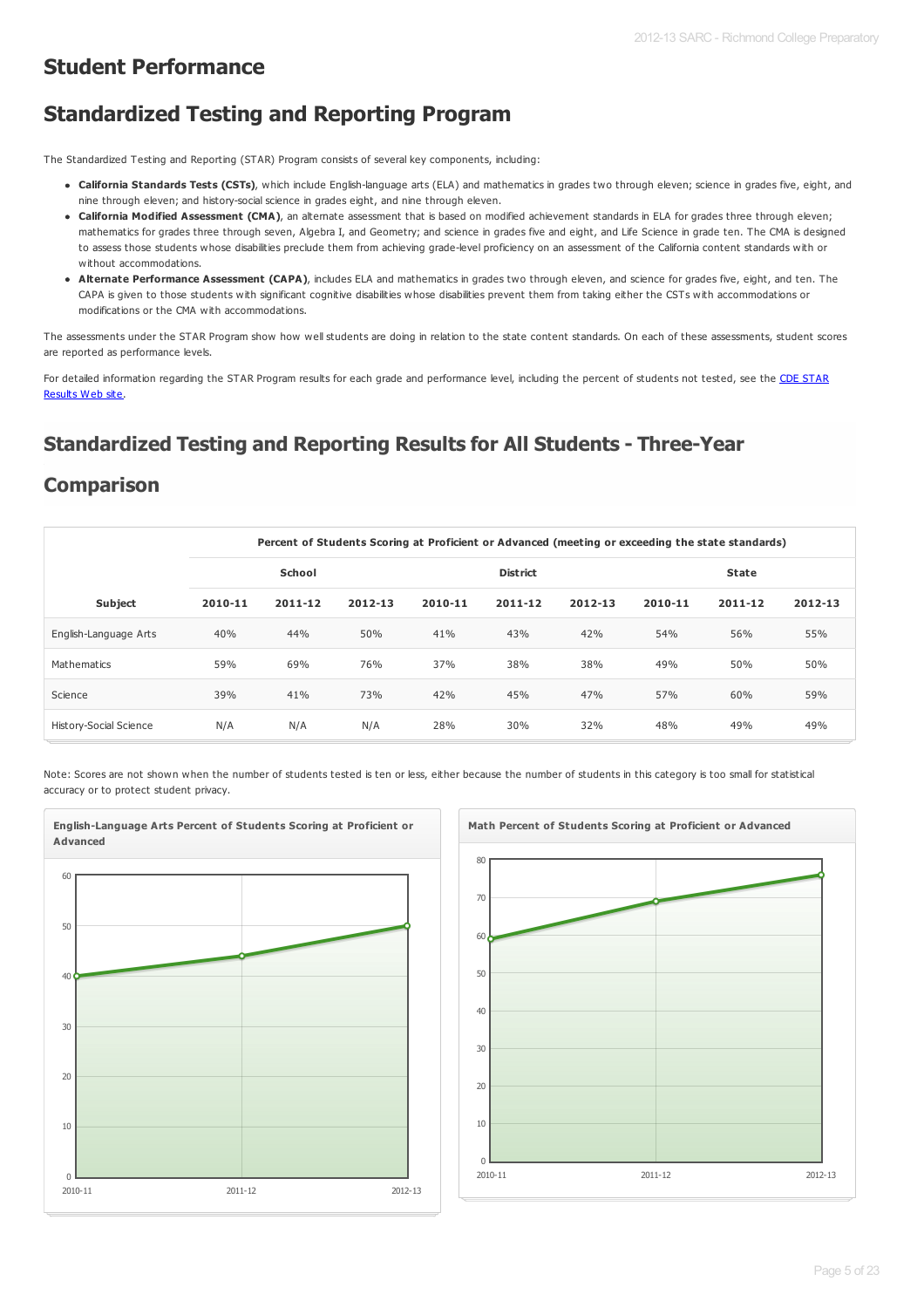

Last updated: 1/31/2014

### **Standardized Testing and Reporting Results by Student Group – Most Recent Year**

|                                               | Percent of Students Scoring at Proficient or Advanced |                    |                |                               |
|-----------------------------------------------|-------------------------------------------------------|--------------------|----------------|-------------------------------|
| Group                                         | <b>English-Language Arts</b>                          | <b>Mathematics</b> | <b>Science</b> | <b>History-Social Science</b> |
| All Students in the LEA                       | 42%                                                   | 38%                | 47%            | 32%                           |
| All Students at the School                    | 50%                                                   | 76%                | 73%            | N/A                           |
| Male                                          | 47%                                                   | 80%                | 70%            | N/A                           |
| Female                                        | 52%                                                   | 72%                | 77%            | N/A                           |
| <b>Black or African American</b>              | 51%                                                   | 76%                | 67%            | N/A                           |
| American Indian or Alaska Native              | N/A                                                   | N/A                | N/A            | N/A                           |
| Asian                                         | N/A                                                   | N/A                | N/A            | N/A                           |
| Filipino                                      | N/A                                                   | N/A                | N/A            | N/A                           |
| Hispanic or Latino                            | 48%                                                   | 75%                | 78%            | N/A                           |
| Native Hawaiian or Pacific Islander           | N/A                                                   | N/A                | N/A            | N/A                           |
| White                                         | N/A                                                   | N/A                | N/A            | N/A                           |
| Two or More Races                             | N/A                                                   | N/A                | N/A            | N/A                           |
| Socioeconomically Disadvantaged               | 49%                                                   | 77%                | 73%            | N/A                           |
| English Learners                              | 48%                                                   | 75%                | 79%            | N/A                           |
| Students with Disabilities                    | N/A                                                   | N/A                | N/A            | N/A                           |
| Students Receiving Migrant Education Services | N/A                                                   | N/A                | N/A            | N/A                           |

Note: Scores are not shown when the number of students tested is ten or less, either because the number of students in this category is too small for statistical accuracy or to protect student privacy.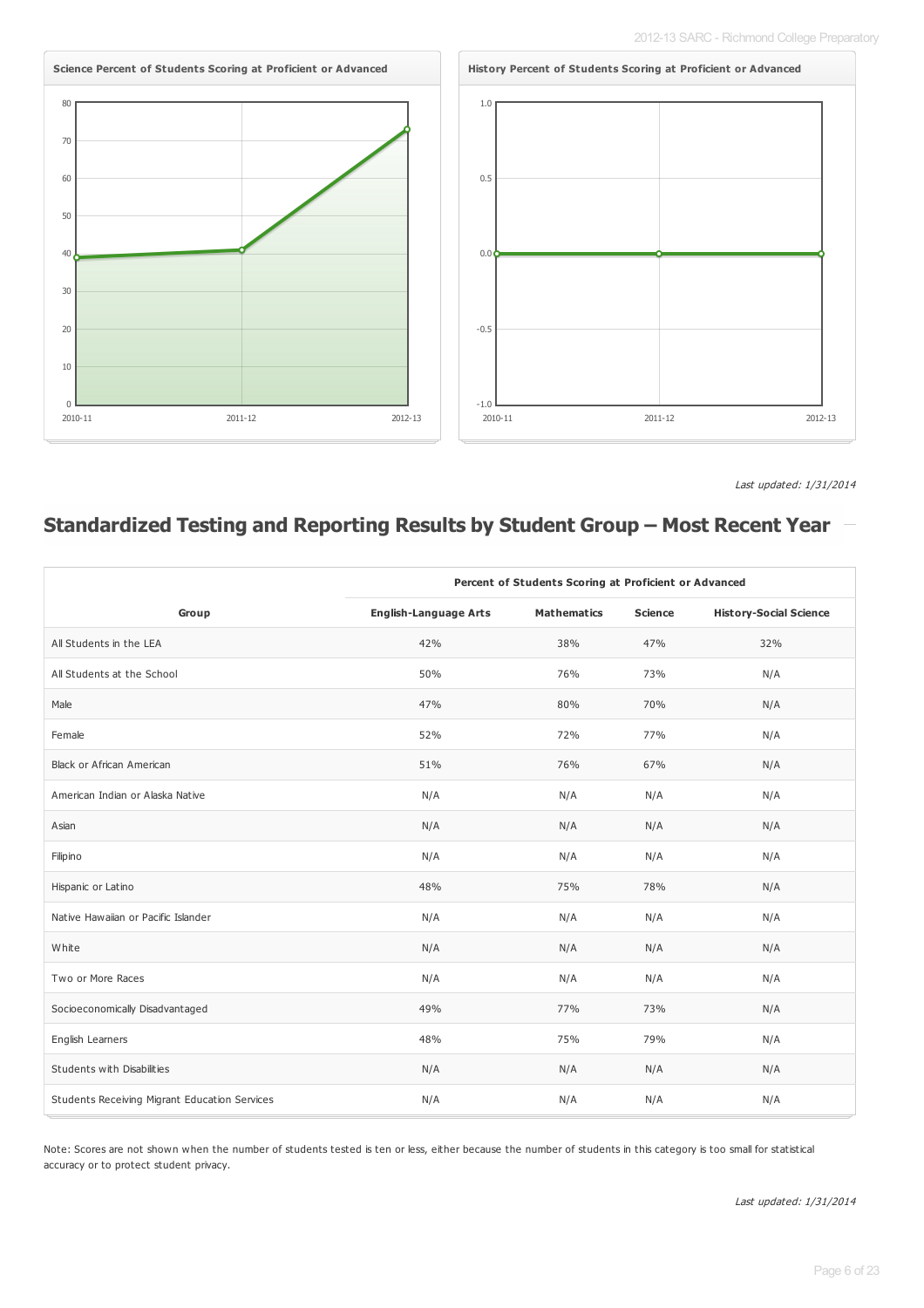# **California High School Exit Examination Grade Ten Results by Student Group**

|                                               | <b>English-Language Arts</b> |                   |          |                       | <b>Mathematics</b> |                 |
|-----------------------------------------------|------------------------------|-------------------|----------|-----------------------|--------------------|-----------------|
| Group                                         | <b>Not Proficient</b>        | <b>Proficient</b> | Advanced | <b>Not Proficient</b> | <b>Proficient</b>  | <b>Advanced</b> |
| All Students in the LEA                       | 59%                          | 19%               | 23%      | 59%                   | 28%                | 13%             |
| All Students at the School                    | N/A                          | N/A               | N/A      | N/A                   | N/A                | N/A             |
| Male                                          | N/A                          | N/A               | N/A      | N/A                   | N/A                | N/A             |
| Female                                        | N/A                          | N/A               | N/A      | N/A                   | N/A                | N/A             |
| Black or African American                     | N/A                          | N/A               | N/A      | N/A                   | N/A                | N/A             |
| American Indian or Alaska Native              | N/A                          | N/A               | N/A      | N/A                   | N/A                | N/A             |
| Asian                                         | N/A                          | N/A               | N/A      | N/A                   | N/A                | N/A             |
| Filipino                                      | N/A                          | N/A               | N/A      | N/A                   | N/A                | N/A             |
| Hispanic or Latino                            | N/A                          | N/A               | N/A      | N/A                   | N/A                | N/A             |
| Native Hawaiian or Pacific Islander           | N/A                          | N/A               | N/A      | N/A                   | N/A                | N/A             |
| White                                         | N/A                          | N/A               | N/A      | N/A                   | N/A                | N/A             |
| Two or More Races                             | N/A                          | N/A               | N/A      | N/A                   | N/A                | N/A             |
| Socioeconomically Disadvantaged               | N/A                          | N/A               | N/A      | N/A                   | N/A                | N/A             |
| English Learners                              | N/A                          | N/A               | N/A      | N/A                   | N/A                | N/A             |
| Students with Disabilities                    | N/A                          | N/A               | N/A      | N/A                   | N/A                | N/A             |
| Students Receiving Migrant Education Services | N/A                          | N/A               | N/A      | N/A                   | N/A                | N/A             |

Note: Scores are not shown when the number of students tested is ten or less, either because the number of students in this category is too small for statistical accuracy or to protect student privacy.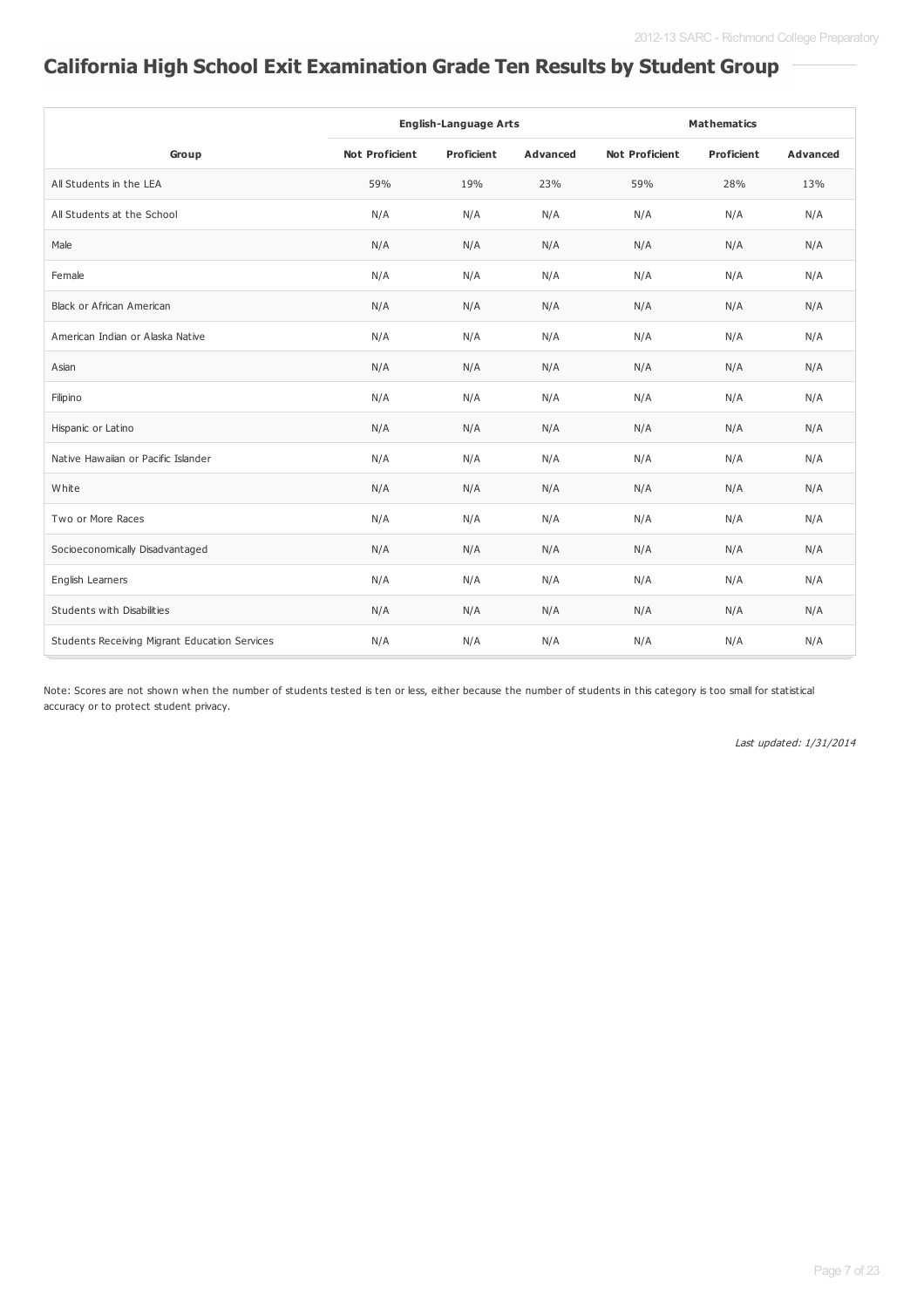### **California Physical Fitness Test Results (School Year 2012-13)**

The California Physical Fitness Test (PFT) is administered to students in grades five, seven, and nine only. This table displays by grade level the percent of students meeting the fitness standards for the most recent testing period. For detailed information regarding this test, and comparisons of a school's test results to the district and state, see the **CDE PFT [Web](http://www.cde.ca.gov/ta/tg/pf/) page**.

|             |                              | <b>Percent of Students Meeting Fitness Standards</b> |                             |
|-------------|------------------------------|------------------------------------------------------|-----------------------------|
| Grade level | <b>Four of Six Standards</b> | <b>Five of Six Standards</b>                         | <b>Six of Six Standards</b> |
|             | 30.0%                        | 34.0%                                                | 16.0%                       |

Note: Scores are not shown when the number of students tested is ten or less, either because the number of students in this category is too small for statistical accuracy or to protect student privacy.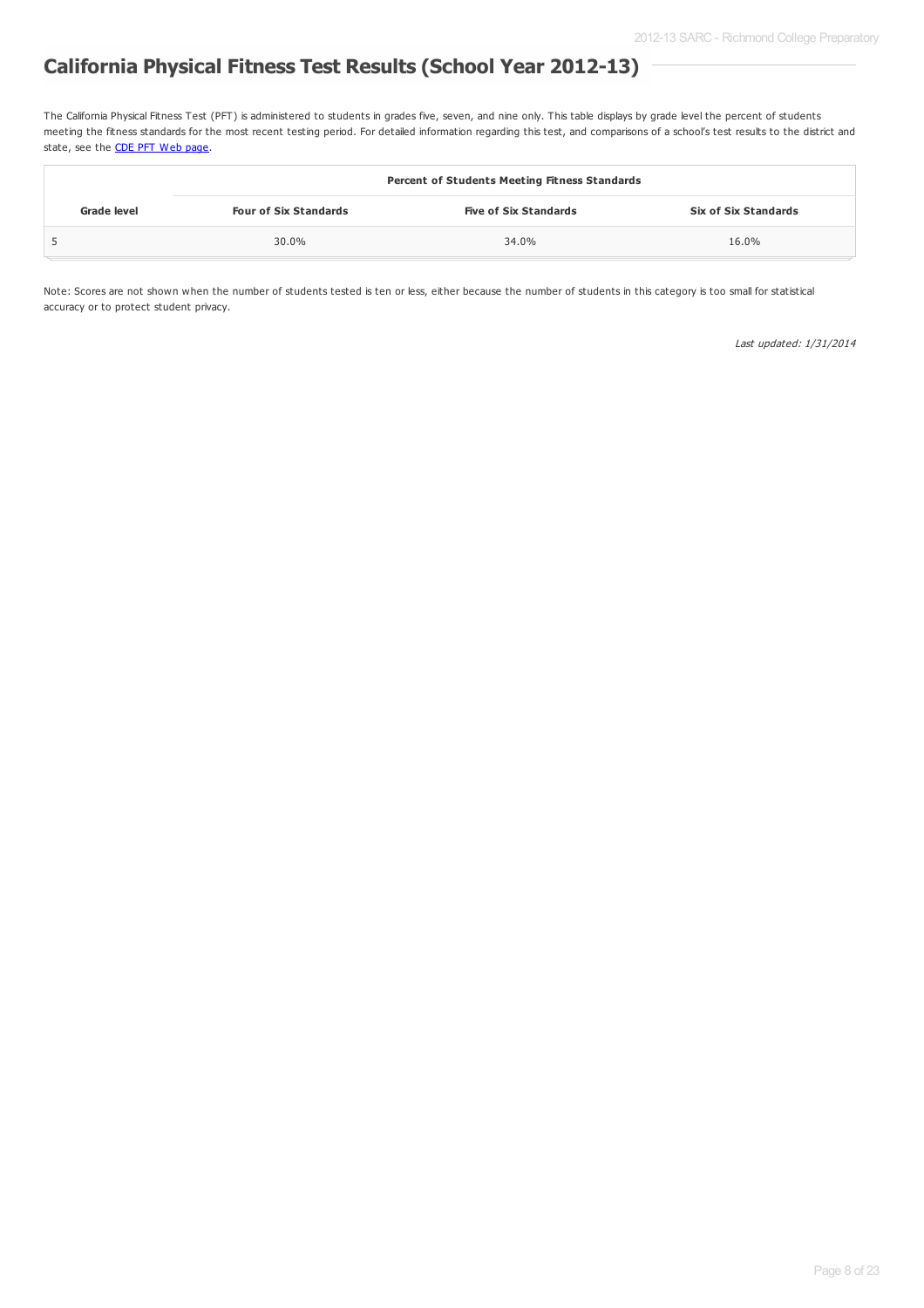### **Accountability**

### **Academic Performance Index**

The Academic Performance Index (API) is an annual measure of state academic performance and progress of schools in California. API scores range from 200 to 1,000, with a statewide target of 800. For detailed information about the API, see the CDE API Web [page](http://www.cde.ca.gov/ta/ac/ap/).

### **Academic Performance Index Ranks – Three-Year Comparison**

This table displays the school's statewide and similar schools' API ranks. The statewide API rank ranges from 1 to 10. A statewide rank of 1 means that the school has an API score in the lowest ten percent of all schools in the state, while a statewide rank of 10 means that the school has an API score in the highest ten percent of all schools in the state.

The similar schools API rank reflects how a school compares to 100 statistically matched "similar schools." A similar schools rank of 1 means that the school's academic performance is comparable to the lowest performing ten schools of the 100 similar schools, while a similar schools rank of 10 means that the school's academic performance is better than at least 90 of the 100 similar schools.

| <b>API Rank</b> | 2010-11 | 2011-12 | 2012-13 |
|-----------------|---------|---------|---------|
| Statewide       |         |         |         |
| Similar Schools |         |         |         |

Last updated: 1/31/2014

### **Academic Performance Index Growth by Student Group – Three-Year Comparison**

| Group                               | Actual API Change 2010-11 | Actual API Change 2011-12 | Actual API Change 2012-13 |
|-------------------------------------|---------------------------|---------------------------|---------------------------|
| All Students at the School          | 59                        | 41                        | 33                        |
| Black or African American           | 35                        | 38                        | 62                        |
| American Indian or Alaska Native    |                           |                           |                           |
| Asian                               |                           |                           |                           |
| Filipino                            |                           |                           |                           |
| Hispanic or Latino                  |                           |                           | $\mathbf{1}$              |
| Native Hawaiian or Pacific Islander |                           |                           |                           |
| White                               |                           |                           |                           |
| Two or More Races                   |                           |                           |                           |
| Socioeconomically Disadvantaged     | 50                        | 45                        | 34                        |
| English Learners                    |                           |                           | $\mathbf{1}$              |
| Students with Disabilities          |                           |                           |                           |

Note: "N/D" means that no data were available to the CDE or LEA to report. "B" means the school did not have a valid API Base and there is no Growth or target information. "C" means the school had significant demographic changes and there is no Growth or target information.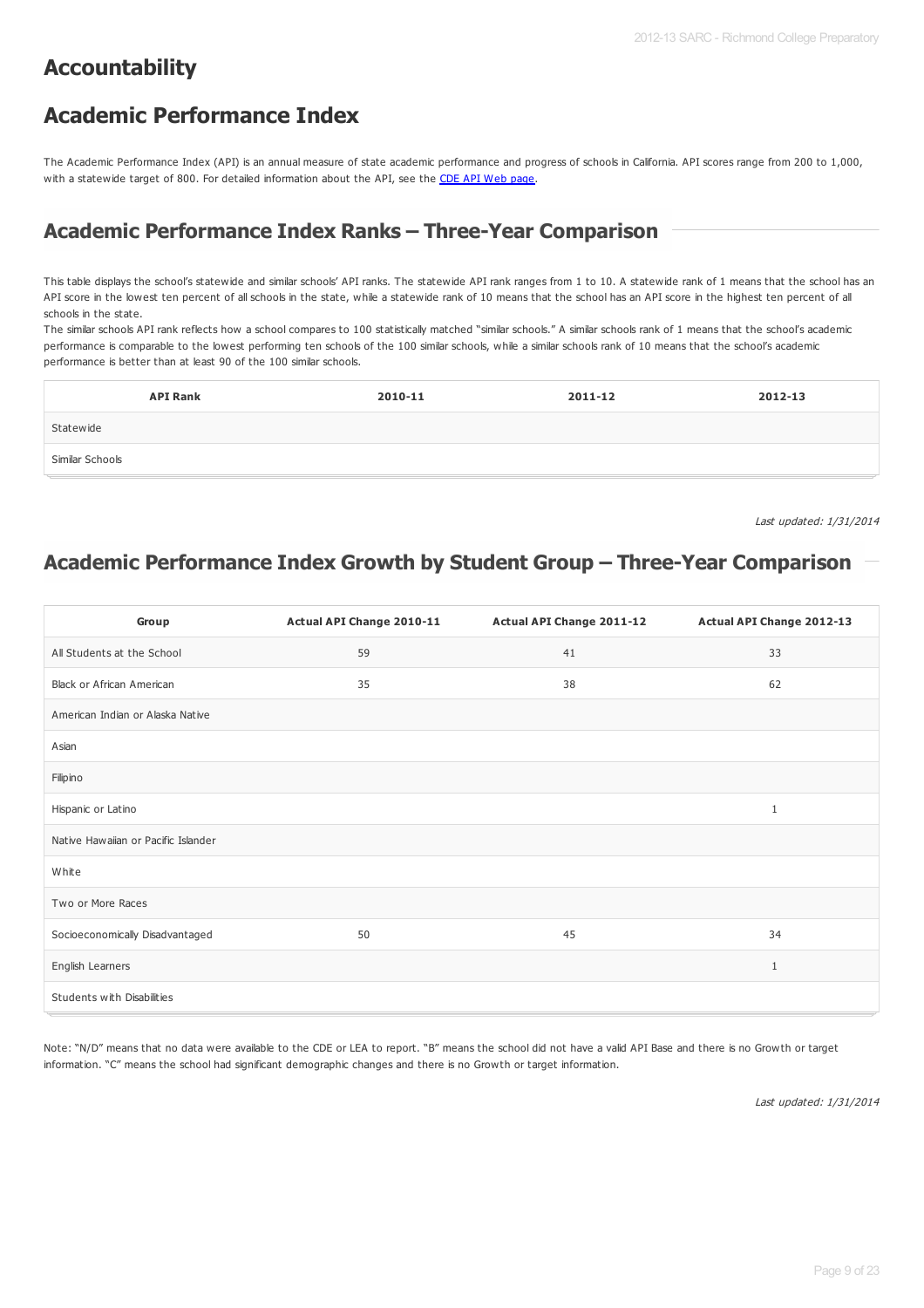#### **Academic Performance Index Growth by Student Group – 2012-13 Growth API**

#### **Comparison**

This table displays, by student group, the number of students included in the API and the Growth API at the school, LEA, and state level.

| Group                               | <b>Number of Students</b> | School | <b>Number of Students</b> | <b>LEA</b> | <b>Number of Students</b> | <b>State</b> |
|-------------------------------------|---------------------------|--------|---------------------------|------------|---------------------------|--------------|
| All Students at the School          | 191                       | 828    | 20,646                    | 717        | 4,655,989                 | 790          |
| <b>Black or African American</b>    | 90                        | 833    | 4,126                     | 645        | 296,463                   | 708          |
| American Indian or Alaska Native    | $\pmb{0}$                 |        | 39                        | 718        | 30,394                    | 743          |
| Asian                               | $\pmb{0}$                 |        | 2,296                     | 816        | 406,527                   | 906          |
| Filipino                            | $\pmb{0}$                 |        | 1,282                     | 815        | 121,054                   | 867          |
| Hispanic or Latino                  | 99                        | 822    | 10,364                    | 689        | 2,438,951                 | 744          |
| Native Hawaiian or Pacific Islander | $\mathbf{1}$              |        | 152                       | 722        | 25,351                    | 774          |
| White                               | $\pmb{0}$                 |        | 2,256                     | 822        | 1,200,127                 | 853          |
| Two or More Races                   | $\mathbf{1}$              |        | 130                       | 727        | 125,025                   | 824          |
| Socioeconomically Disadvantaged     | 186                       | 826    | 14,482                    | 686        | 2,774,640                 | 743          |
| English Learners                    | 90                        | 823    | 9,635                     | 685        | 1,482,316                 | 721          |
| Students with Disabilities          | $\pmb{0}$                 |        | 2,691                     | 555        | 527,476                   | 615          |

Last updated: 1/31/2014

### **Adequate Yearly Progress Overall and by Criteria (School Year 2012-13)**

The federal ESEA requires that all schools and districts meet the following Adequate Yearly Progress (AYP) criteria:

• Participation rate on the state's standards-based assessments in ELA and mathematics

• Percent proficient on the state's standards-based assessments in ELA and mathematics

• API as an additional indicator

• Graduation rate (for secondary schools)

For detailed information about AYP, including participation rates and percent proficient results by student group, see the CDE AYP Web [page](http://www.cde.ca.gov/ta/ac/ay/).

| <b>AYP Criteria</b>                            | School | <b>District</b> |
|------------------------------------------------|--------|-----------------|
| Made AYP Overall                               | Yes    | <b>No</b>       |
| Met Participation Rate - English-Language Arts | Yes    | Yes             |
| Met Participation Rate - Mathematics           | Yes    | Yes             |
| Met Percent Proficient - English-Language Arts | Yes    | No              |
| Met Percent Proficient - Mathematics           | Yes    | <b>No</b>       |
| Met API Criteria                               | Yes    | Yes             |
| Met Graduation Rate                            | N/A    | <b>No</b>       |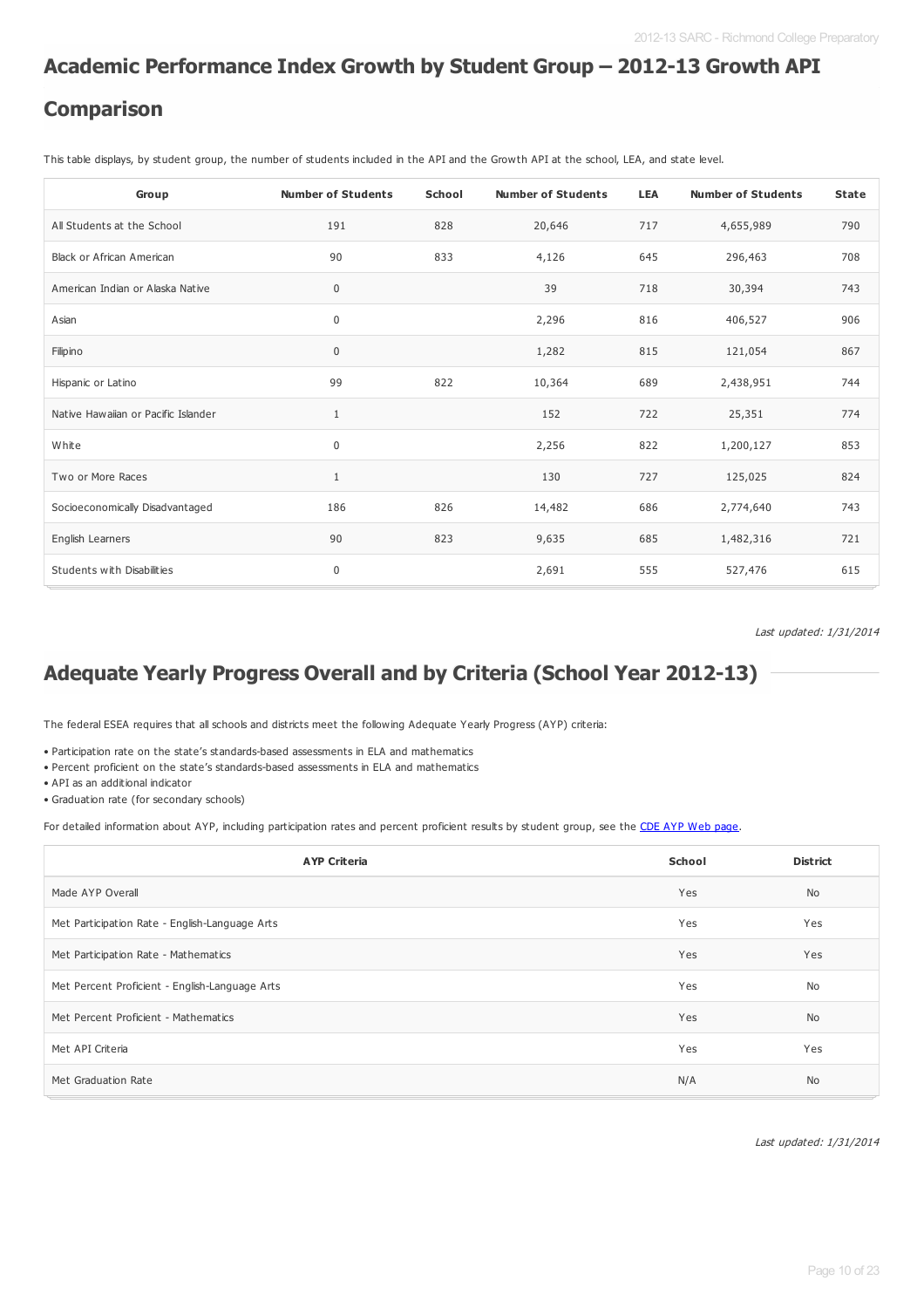### **Federal Intervention Program (School Year 2013-14)**

Schools and districts receiving federal Title I funding enter Program Improvement (PI) if they do not make AYP for two consecutive years in the same content area (ELA or mathematics) or on the same indicator (API or graduation rate). After entering PI, schools and districts advance to the next level of intervention with each additional year that they do not make AYP. For detailed information about PI identification, see the CDE PI Status [Determinations](http://www.cde.ca.gov/ta/ac/ay/tidetermine.asp) Web page.

| <b>Indicator</b>                                    | School    | <b>District</b> |
|-----------------------------------------------------|-----------|-----------------|
| Program Improvement Status                          | Not in PI |                 |
| First Year of Program Improvement                   |           |                 |
| Year in Program Improvement                         |           |                 |
| Number of Schools Currently in Program Improvement  | N/A       |                 |
| Percent of Schools Currently in Program Improvement | N/A       | $\%$            |

Note: Cells shaded in black or with N/A values do not require data.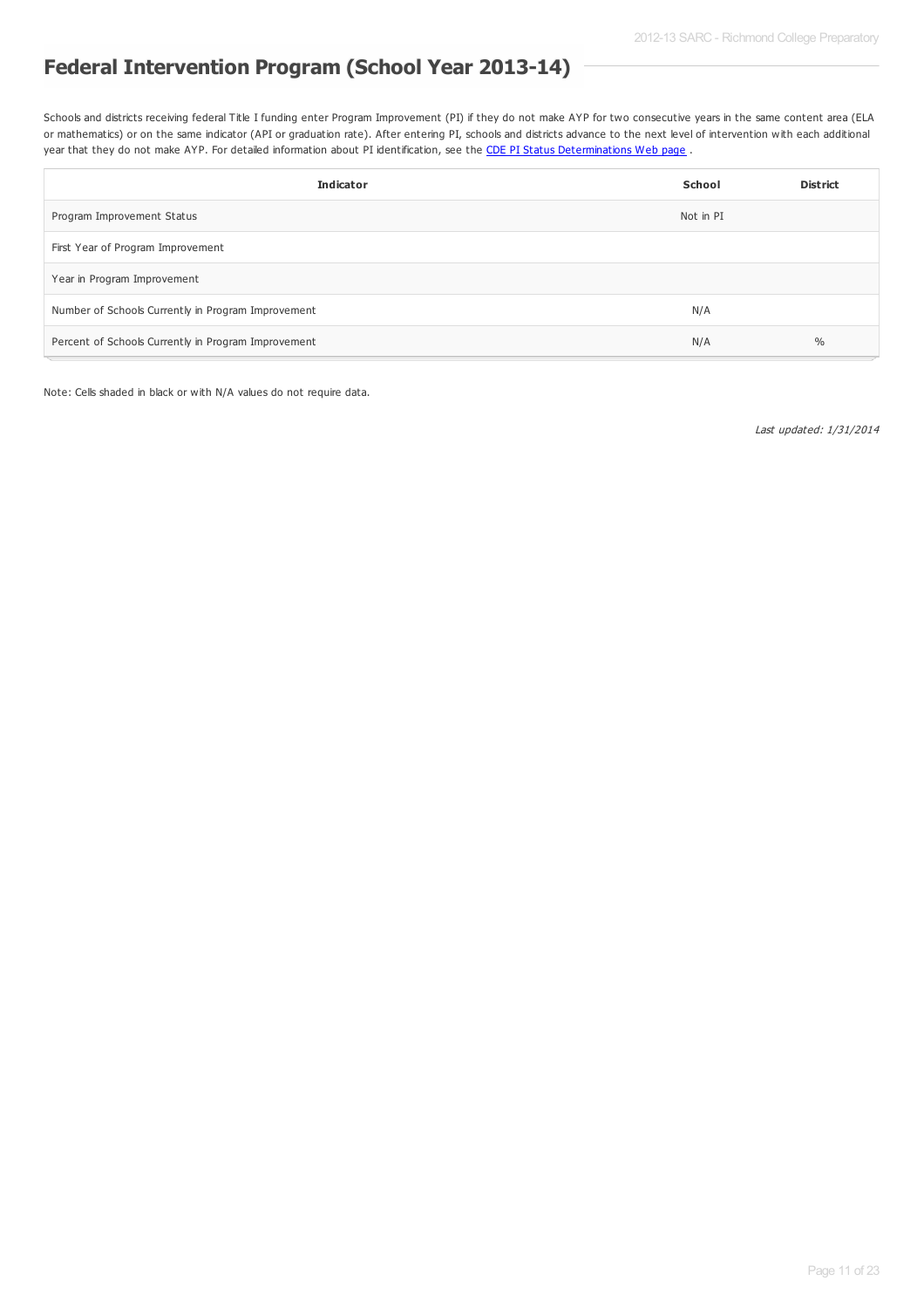### **School Climate**

# **Student Enrollment by Grade Level (School Year 2012-13)**

| <b>Grade Level</b>      | <b>Number of Students</b> |
|-------------------------|---------------------------|
| Kindergarten            | 54                        |
| Grade 1                 | 53                        |
| Grade 2                 | 46                        |
| Grade 3                 | 54                        |
| Grade 4                 | 52                        |
| Grade 5                 | 40                        |
| Grade 6                 | 24                        |
| <b>Total Enrollment</b> | 323                       |



Last updated: 1/31/2014

# **Student Enrollment by Student Group (School Year 2012-13)**

| Group                               | <b>Percent of Total Enrollment</b> |
|-------------------------------------|------------------------------------|
| Black or African American           | 51.1                               |
| American Indian or Alaska Native    | 0.0                                |
| Asian                               | 0.0                                |
| Filipino                            | 0.0                                |
| Hispanic or Latino                  | 47.1                               |
| Native Hawaiian or Pacific Islander | 0.6                                |
| White                               | 0.9                                |
| Two or More Races                   | 0.0                                |
| Socioeconomically Disadvantaged     | 80.5                               |
| English Learners                    | 42.7                               |
| Students with Disabilities          | 1.0                                |

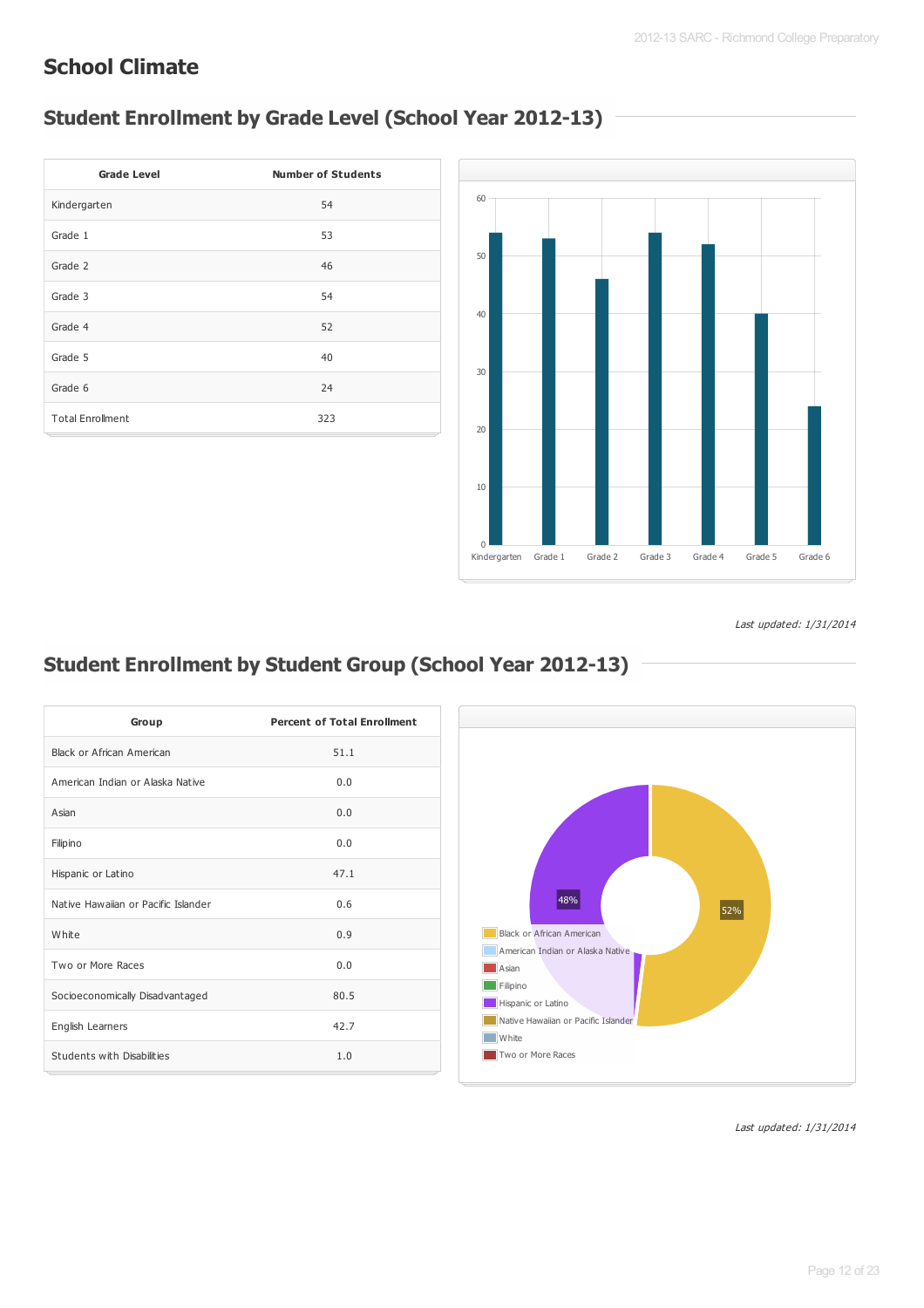#### **Average Class Size and Class Size Distribution (Elementary)**

|                    | 2010-11 |  |                     |              | $2011 - 12$                                                                                       |                     |                |  | $2012 - 13$         |  |                |       |
|--------------------|---------|--|---------------------|--------------|---------------------------------------------------------------------------------------------------|---------------------|----------------|--|---------------------|--|----------------|-------|
|                    |         |  | Number of Classes * |              |                                                                                                   | Number of Classes * |                |  | Number of Classes * |  |                |       |
| <b>Grade Level</b> |         |  |                     |              | Average Class Size 1-20 21-32 33+ Average Class Size 1-20 21-32 33+ Average Class Size 1-20 21-32 |                     |                |  |                     |  |                | $33+$ |
| K                  | 20.5    |  | $\overline{2}$      | $\mathbf 0$  | 24.0                                                                                              |                     | $\overline{2}$ |  | 27.0                |  | $\overline{2}$ |       |
| 1                  | 21.5    |  | $\overline{2}$      | $\mathbf 0$  | 25.0                                                                                              |                     | $\overline{2}$ |  | 26.0                |  | 2              |       |
| 2                  | 22.5    |  | $\overline{2}$      | $\mathbf 0$  | 25.0                                                                                              |                     | 2              |  | 25.0                |  | $\overline{2}$ |       |
| 3                  | 19.5    |  | $\overline{2}$      | $\mathbf 0$  | 25.0                                                                                              |                     | $\overline{2}$ |  | 25.0                |  | $\overline{2}$ |       |
| $\overline{4}$     | 20.0    |  | $\overline{2}$      | $\mathbf{0}$ | 25.0                                                                                              |                     | $\overline{2}$ |  | 25.0                |  | 2              |       |
| 5                  | 15.0    |  | $\mathbf{1}$        | $\mathbf 0$  | 25.0                                                                                              |                     | $\mathbf{1}$   |  | 25.0                |  | 2              |       |
| 6                  |         |  |                     | $\mathbf 0$  | 24.0                                                                                              |                     | $\mathbf{1}$   |  | 24.0                |  | $\mathbf{1}$   |       |
| Other              |         |  |                     |              |                                                                                                   |                     |                |  |                     |  |                |       |

\* Number of classes indicates how many classes fall into each size category (a range of total students per class).

Last updated: 1/31/2014

### **School Safety Plan (School Year 2012-13)**

The School Safety Plan details appropriate responses for a variety of emergency situations - including fire, earthquake and shelter in place. The school condicts monthly drills with staff, teachers, students and emergency response teams. Involved in the School Safety Plan are the adminstration, maintenance and operations, office staff, teachers and support staff, and local emergency response organizations such as Richmond Fire Department and Richmond Police Deaprtment. The plan describes steps neccessary to ensure the saftey of our students and staff in the event of an emergency.

The School Safety Plan will be reviewed by Administration and School Site Council in 2014.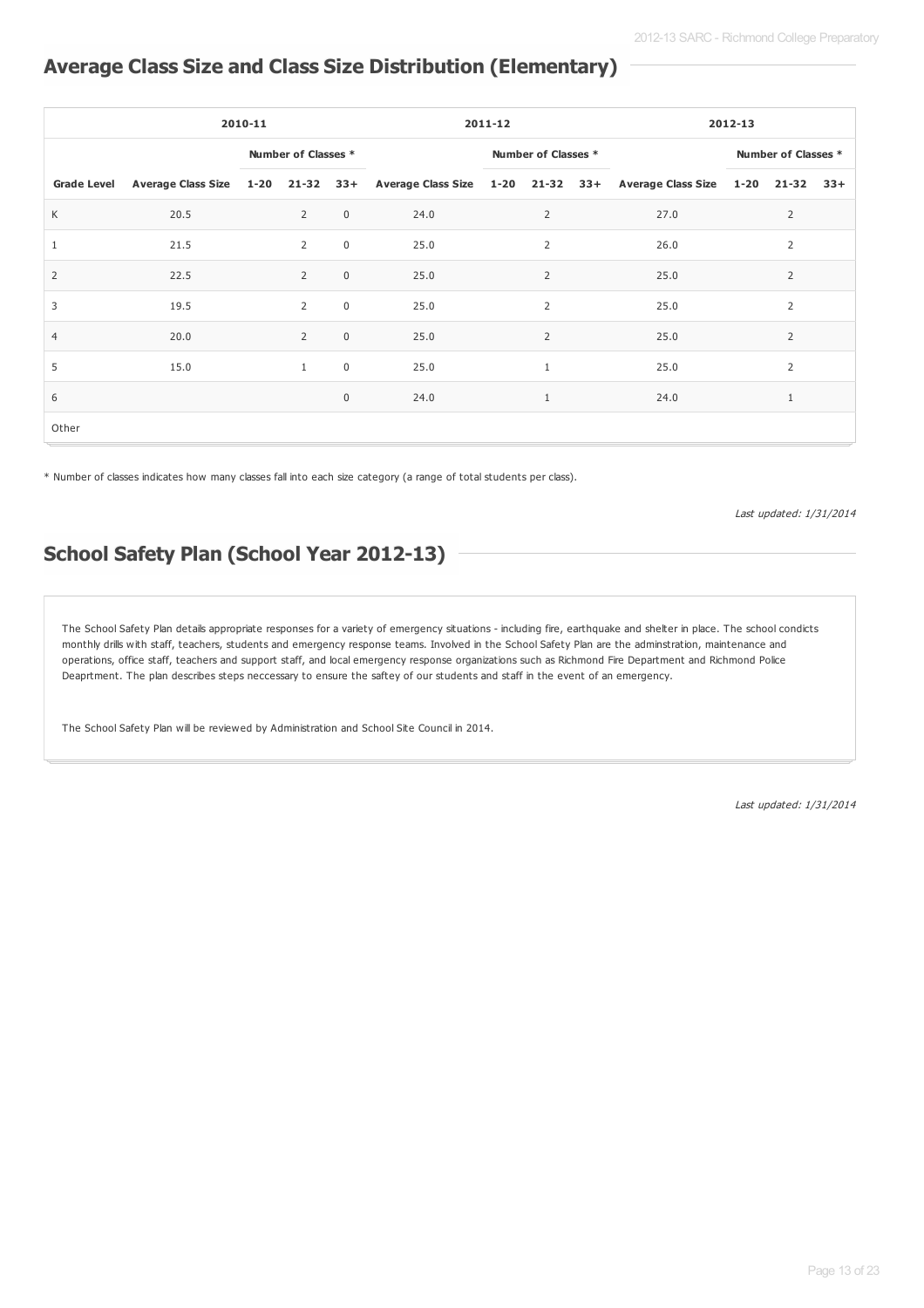# **Suspensions and Expulsions**

|             |         | School  |         |         | <b>District</b> |         |
|-------------|---------|---------|---------|---------|-----------------|---------|
| Rate *      | 2010-11 | 2011-12 | 2012-13 | 2010-11 | 2011-12         | 2012-13 |
| Suspensions |         | 3.00    | 31.00   |         |                 |         |
| Expulsions  | 0.00    | 0.00    | 0.00    |         |                 |         |





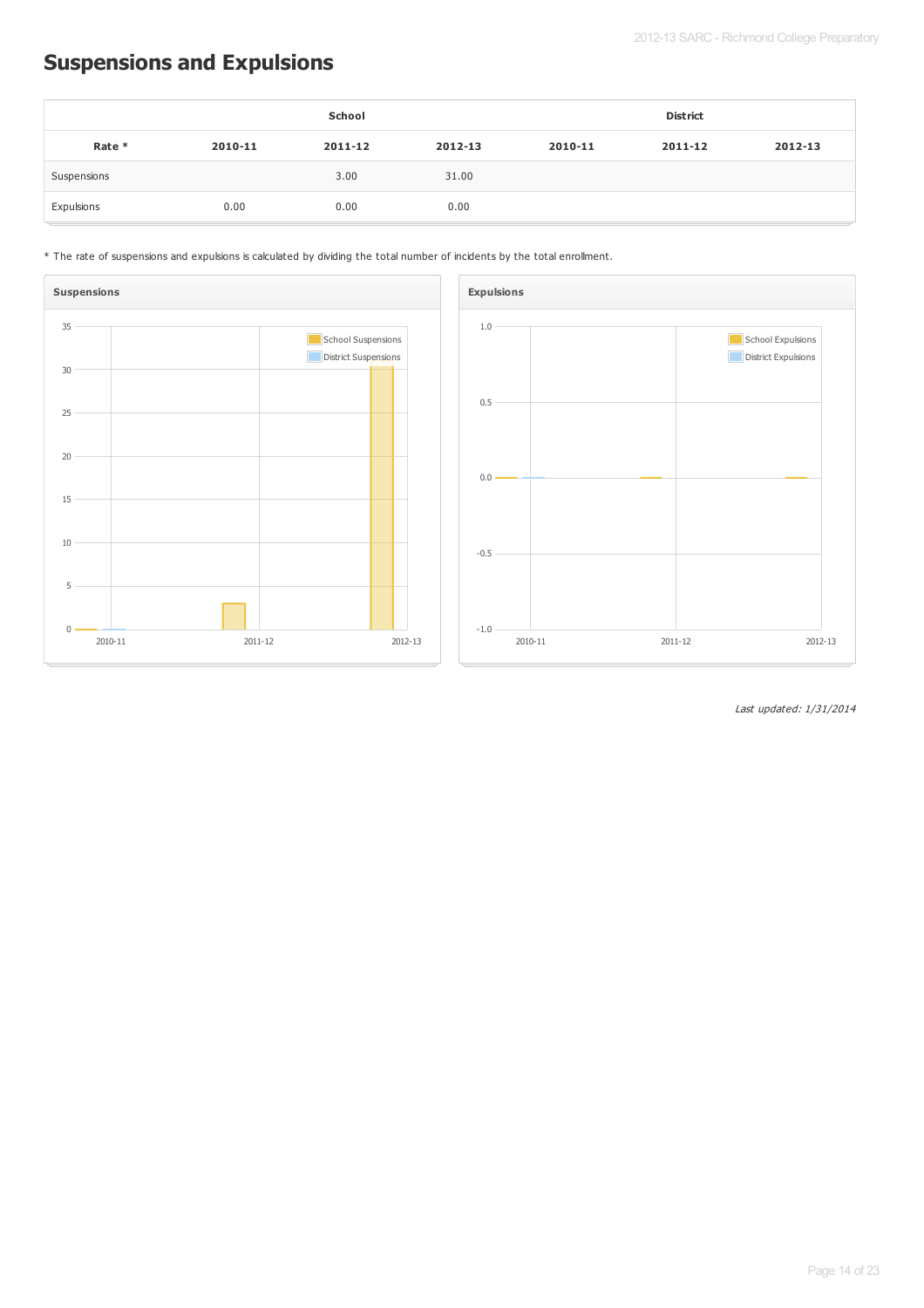### **School Facilities**

### **School Facility Conditions and Planned Improvements (School Year 2013-14)**

Richmond College Prep participates in annual inspections. Inspection results are posted onsite and may be viewed at front office

Last updated: 1/31/2014

### **School Facility Good Repair Status (School Year 2013-14)**

| <b>System Inspected</b>                                            | Repair<br><b>Status</b> | <b>Repair Needed and</b><br><b>Action Taken or Planned</b> |
|--------------------------------------------------------------------|-------------------------|------------------------------------------------------------|
| Systems: Gas Leaks, Mechanical/HVAC,<br>Sewer                      | Good                    | None                                                       |
| Interior: Interior Surfaces                                        | Good                    | None                                                       |
| Cleanliness: Overall Cleanliness, Pest/<br>Vermin Infestation      | Good                    | None                                                       |
| Electrical: Electrical                                             | Good                    | None                                                       |
| Restrooms/Fountains: Restrooms,<br>Sinks/ Fountains                | Good                    | None                                                       |
| Safety: Fire Safety, Hazardous Materials                           | Good                    | None                                                       |
| Structural: Structural Damage, Roofs                               | Good                    | None                                                       |
| External: Playground/School Grounds,<br>Windows/Doors/Gates/Fences | Good                    | None                                                       |

### **Overall Facility Rate (School Year 2012-13)**

Overall Rating Good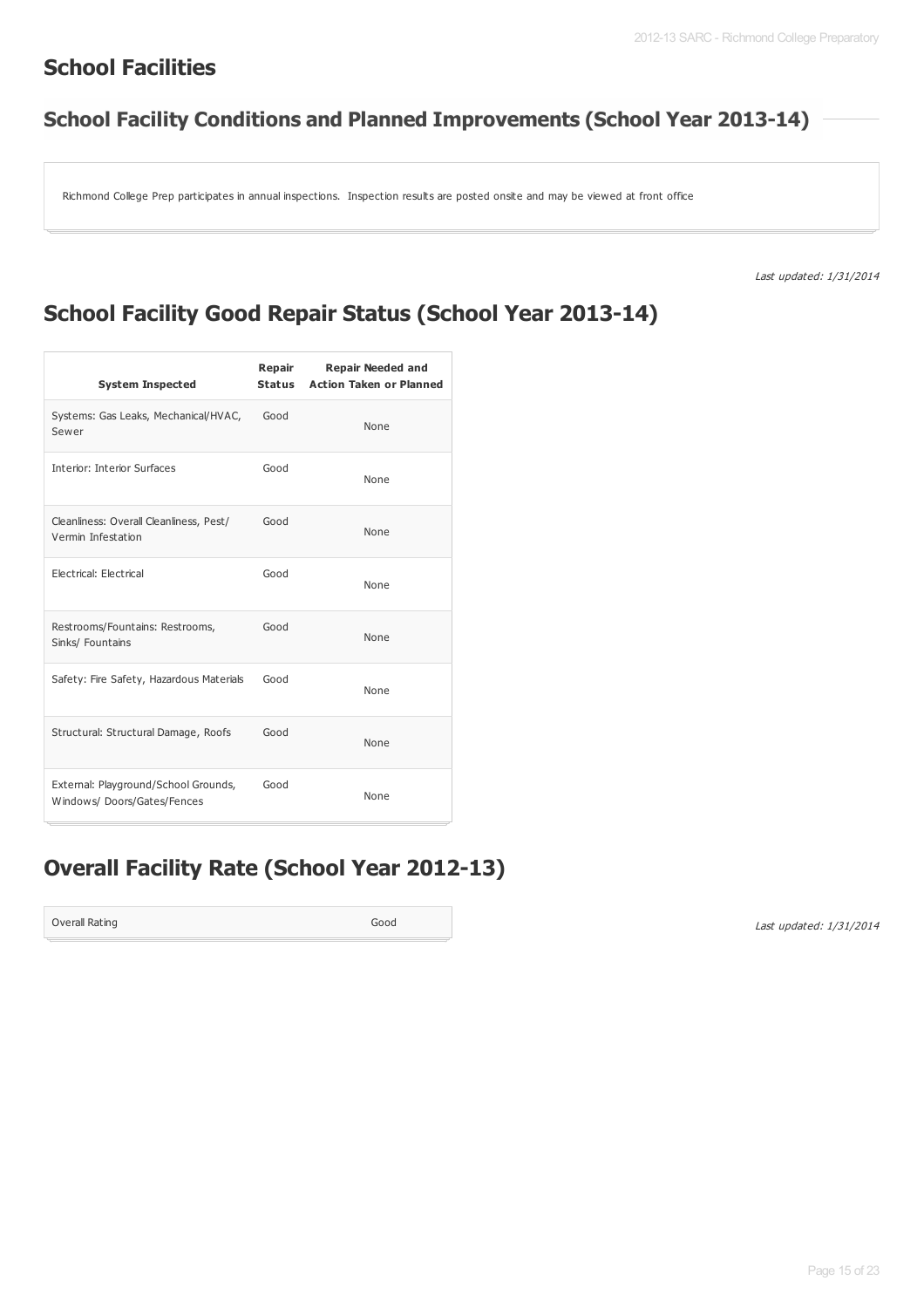### **Teachers**

#### **Teacher Credentials**

| <b>Teachers</b>                                                                   |                | <b>District</b> |                |                |
|-----------------------------------------------------------------------------------|----------------|-----------------|----------------|----------------|
|                                                                                   | $2010 -$<br>11 | $2011 -$<br>12  | $2012 -$<br>13 | $2012 -$<br>13 |
| With Full Credential                                                              | 11             | 12              | 13             |                |
| Without Full Credential                                                           | $\Omega$       | $\Omega$        | $\Omega$       |                |
| Teachers Teaching Outside Subject<br>Area of Competence (with full<br>credential) | $\Omega$       | $\Omega$        | $\Omega$       |                |



Last updated: 1/31/2014

#### **Teacher Misassignments and Vacant Teacher Positions**

| <b>Indicator</b>                                  | $2011 -$<br>12 | $2012 -$<br>13 | $2013 -$<br>14 |
|---------------------------------------------------|----------------|----------------|----------------|
| Misassignments of Teachers of English<br>Learners | $\Omega$       | <sup>0</sup>   | $\Omega$       |
| Total Teacher Misassignments*                     | 0              |                | 0              |
| Vacant Teacher Positions                          | U              | U              | 0              |



Note: "Misassignments" refers to the number of positions filled by teachers who lack legal authorization to teach that grade level, subject area, student group, etc.

\* Total Teacher Misassignments includes the number of Misassignments of Teachers of English Learners.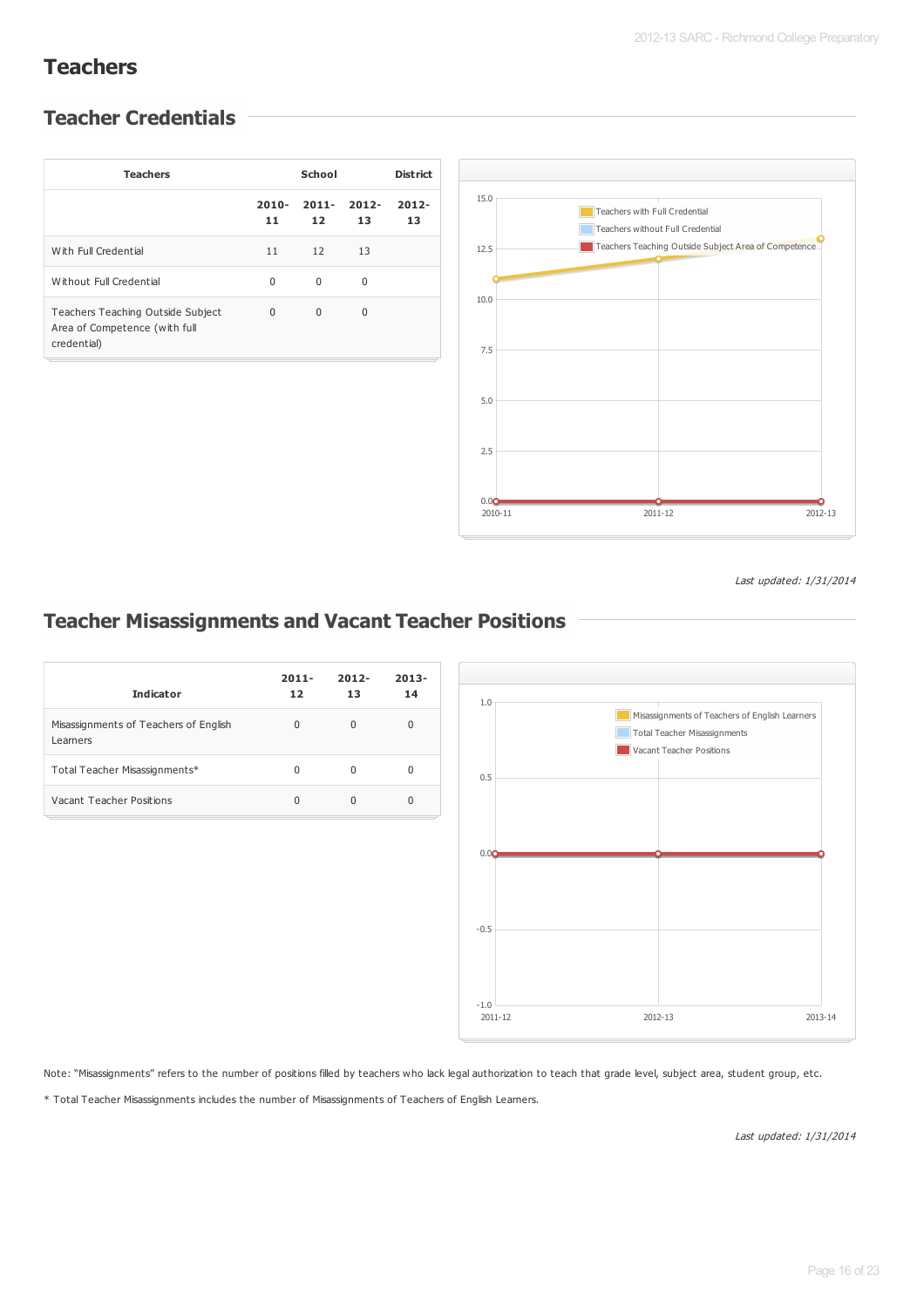### **Core Academic Classes Taught by Highly Qualified Teachers (School Year 2012-13)**

The federal ESEA, also known as NCLB, requires that core academic subjects be taught by Highly Qualified Teachers, defined as having at least a bachelor's degree, an appropriate California teaching credential, and [demonstrated](http://www.cde.ca.gov/nclb/sr/tq/) core academic subject area competence. For more information, see the CDE Improving Teacher and Principal Quality Web page.

| <b>Location of Classes</b>          | Percent of Classes In Core Academic Subjects Taught by<br><b>Highly Qualified Teachers</b> | Percent of Classes In Core Academic Subjects Not Taught by<br><b>Highly Qualified Teachers</b> |
|-------------------------------------|--------------------------------------------------------------------------------------------|------------------------------------------------------------------------------------------------|
| This School                         | 100                                                                                        | $\mathbf 0$                                                                                    |
| All Schools in District             | 100                                                                                        | 0                                                                                              |
| High-Poverty Schools<br>in District | 100                                                                                        | $\mathbf 0$                                                                                    |
| Low-Poverty Schools<br>in District  | $\mathbf{0}$                                                                               | $\mathbf 0$                                                                                    |

Note: High-poverty schools are defined as those schools with student eligibility of approximately 40 percent or more in the free and reduced price meals program. Lowpoverty schools are those with student eligibility of approximately 39 percent or less in the free and reduced price meals program.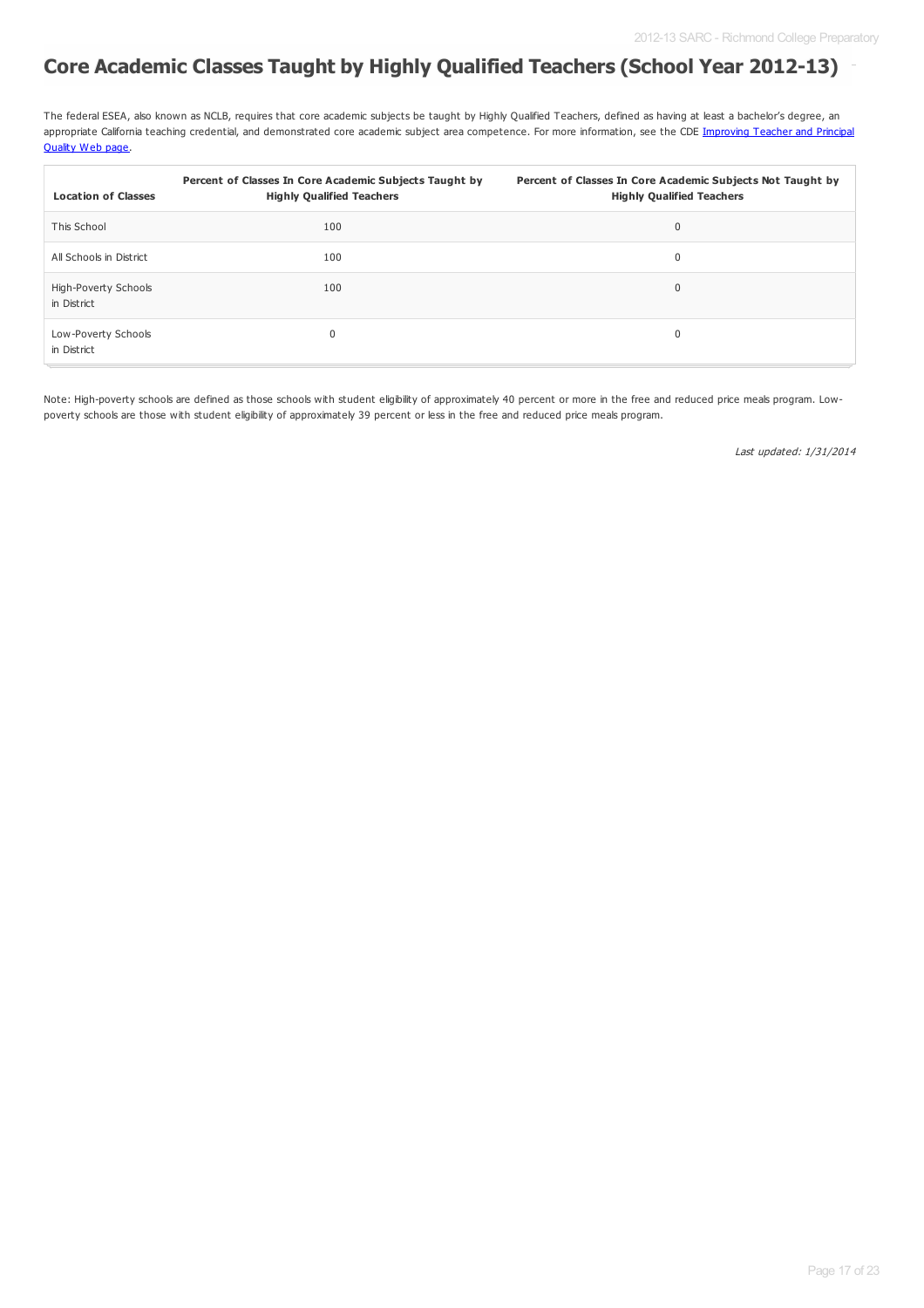### **Support Staff**

# **Academic Counselors and Other Support Staff (School Year 2012-13)**

| <b>Title</b>                                        | Number of FTE* Assigned to School | Average Number of Students per Academic Counselor |
|-----------------------------------------------------|-----------------------------------|---------------------------------------------------|
| Academic Counselor                                  | 0.0                               | 0.0                                               |
| Counselor (Social/Behavioral or Career Development) | 0.0                               | N/A                                               |
| Library Media Teacher (librarian)                   | 0.0                               | N/A                                               |
| Library Media Services Staff (paraprofessional)     | 0.0                               | N/A                                               |
| Psychologist                                        | 0.0                               | N/A                                               |
| Social Worker                                       | 0.0                               | N/A                                               |
| Nurse                                               | 0.0                               | N/A                                               |
| Speech/Language/Hearing Specialist                  | 0.0                               | N/A                                               |
| Resource Specialist (non-teaching)                  | 0.0                               | N/A                                               |
| Other                                               | 0.0                               | N/A                                               |

Note: Cells shaded in black or with N/A values do not require data.

\* One Full-Time Equivalent (FTE) equals one staff member working full-time; one FTE could also represent two staff members who each work 50 percent of full-time.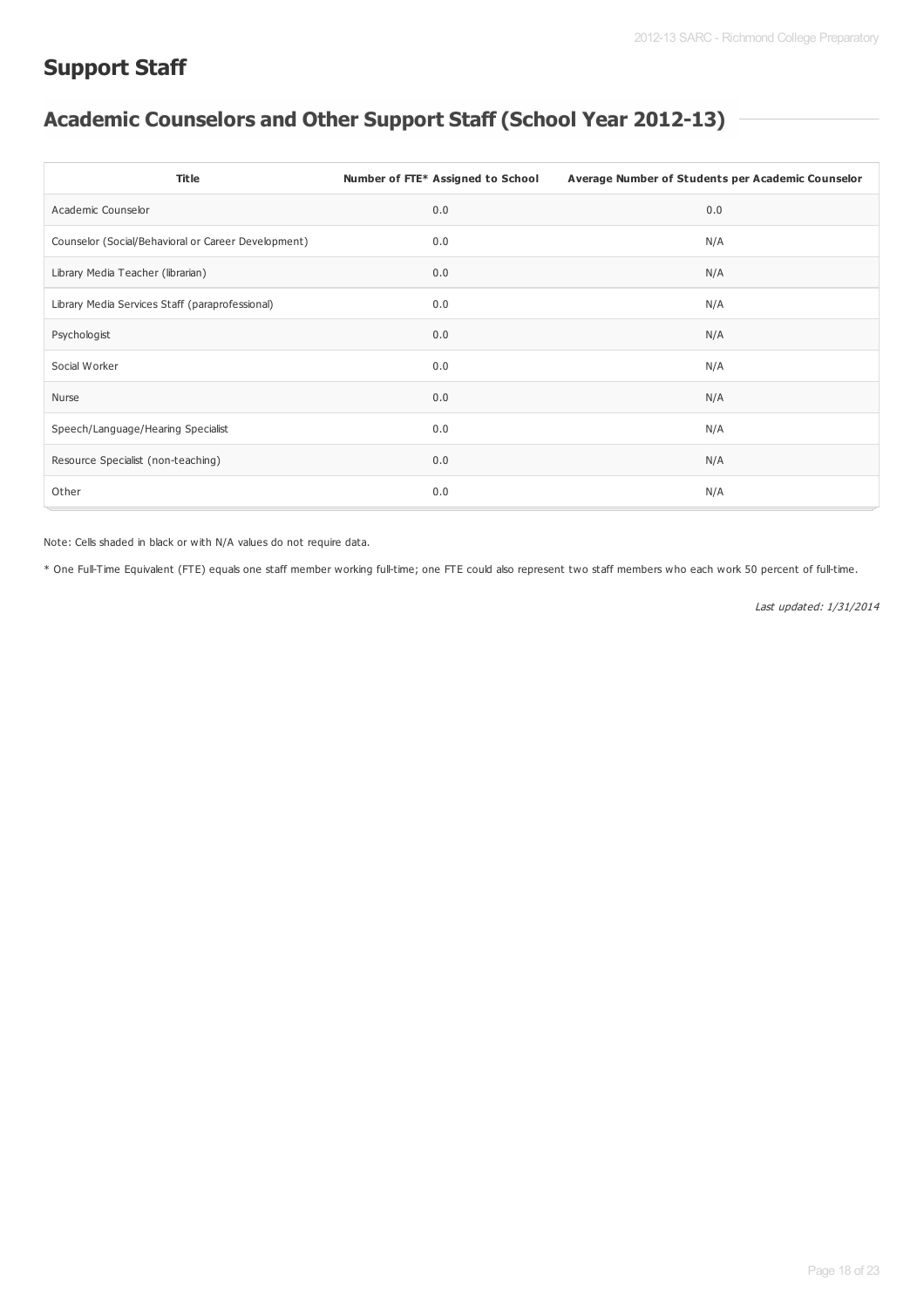### **Curriculum and Instructional Materials**

# **Quality, Currency, Availability of Textbooks and Instructional Materials (Fiscal**

### **Year 2013-14)**

This section describes whether the textbooks and instructional materials used at the school are from the most recent adoption; whether there are sufficient textbooks and instruction materials for each student; and information about the school's use of any supplemental curriculum or non-adopted textbooks or instructional materials.

Year and month in which data were collected: August 2013

| <b>Core Curriculum Area</b>                    | <b>Textbooks and instructional</b><br>materials | From most recent<br>adoption? | Percent students lacking own assigned<br>copy |
|------------------------------------------------|-------------------------------------------------|-------------------------------|-----------------------------------------------|
| Reading/Language Arts                          | McGraw-Hill Open Court Reading                  |                               | 0.0                                           |
| Mathematics                                    | Harcourt Publishers California HSP Math         |                               | 0.0                                           |
| Science                                        | Macmillan / McGraw - Hill California<br>Science |                               | 1.0                                           |
| History-Social Science                         |                                                 |                               | 0.0                                           |
| Foreign Language                               |                                                 |                               | 0.0                                           |
| Health                                         |                                                 |                               | 0.0                                           |
| Visual and Performing Arts                     |                                                 |                               | 0.0                                           |
| Science Laboratory Equipment (grades 9-<br>12) |                                                 |                               | 0.0                                           |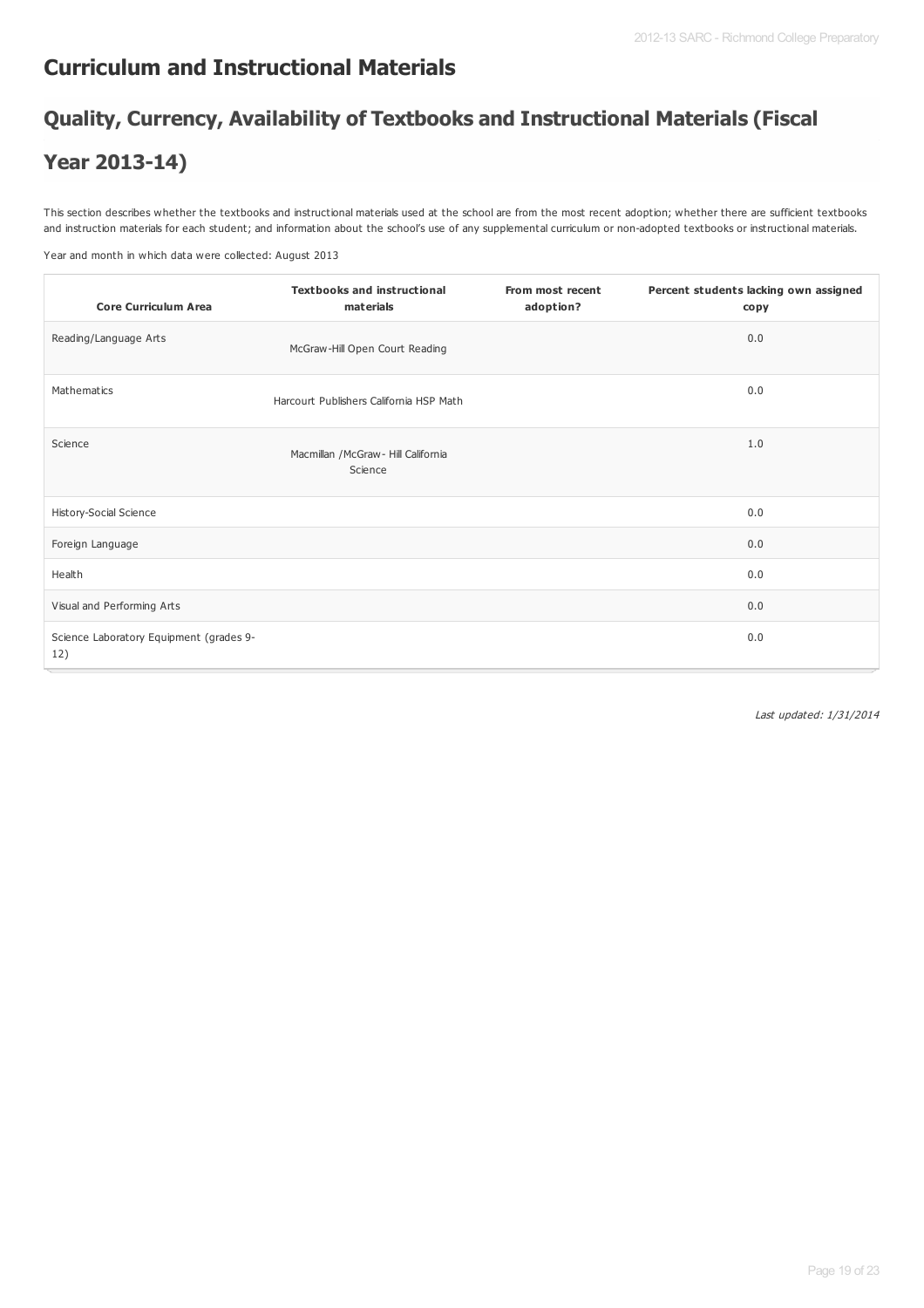### **School Finances**

### **Expenditures Per Pupil and School Site Teacher Salaries (Fiscal Year 2011-12)**

| Level                                            | <b>Total Expenditures</b><br><b>Per Pupil</b> | <b>Expenditures Per Pupil (Supplemental</b><br>/ Restricted) | <b>Expenditures Per Pupil (Basic /</b><br>Unrestricted) | <b>Average Teacher</b><br>Salary |
|--------------------------------------------------|-----------------------------------------------|--------------------------------------------------------------|---------------------------------------------------------|----------------------------------|
| School Site                                      | \$7,191                                       | \$721                                                        | \$6,470                                                 | \$41,032                         |
| District                                         | N/A                                           | N/A                                                          | N/A                                                     | \$55,097                         |
| Percent Difference - School Site<br>and District | N/A                                           | N/A                                                          | N/A                                                     | N/A                              |
| State                                            | N/A                                           | N/A                                                          | \$5,537                                                 | \$69,704                         |
| Percent Difference - School Site<br>and State    | N/A                                           | N/A                                                          | N/A                                                     | N/A                              |

Note: Cells shaded in black or with N/A values do not require data.

Supplemental/Restricted expenditures come from money whose use is controlled by law or by a donor. Money that is designated for specific purposes by the district or governing board is not considered restricted. Basic/unrestricted expenditures are from money whose use, except for general guidelines, is not controlled by law or by a donor.

For detailed information on school expenditures for all districts in California, see the CDE Current Expense of [Education](http://www.cde.ca.gov/ds/fd/ec/) & Per-pupil Spending Web page. For information on teacher salaries for all districts in California, see the CDE [Certificated](http://www.cde.ca.gov/ds/fd/cs/) Salaries & Benefits Web page. To look up expenditures and salaries for a specific school district, see the [Ed-Data](http://www.ed-data.org) Web site.

Last updated: 1/31/2014

### **Types of Services Funded (Fiscal Year 2012-13)**

Richmond College Prep K-6 is currently a recipient of Title I and Title II funding and spends these categorical funds consistent with program design and program requirements. The school is currently not in Program Improvement.

Last updated: 1/31/2014

### **Teacher and Administrative Salaries (Fiscal Year 2011-12)**

| Category                                      | <b>District Amount</b> | <b>State Average For Districts In Same Category</b> |
|-----------------------------------------------|------------------------|-----------------------------------------------------|
| Beginning Teacher Salary                      | \$35,931               | \$41,462                                            |
| Mid-Range Teacher Salary                      | \$55,377               | \$66,133                                            |
| Highest Teacher Salary                        | \$74,235               | \$85,735                                            |
| Average Principal Salary (Elementary)         | \$91,800               | \$107,206                                           |
| Average Principal Salary (Middle)             | \$97,308               | \$111,641                                           |
| Average Principal Salary (High)               | \$108,819              | \$122,628                                           |
| Superintendent Salary                         | \$221,190              | \$225,176                                           |
| Percent of Budget for Teacher Salaries        | 31.0%                  | 38.0%                                               |
| Percent of Budget for Administrative Salaries | 5.0%                   | 5.0%                                                |

For detailed information on salaries, see the CDE [Certificated](http://www.cde.ca.gov/ds/fd/cs/) Salaries & Benefits Web page.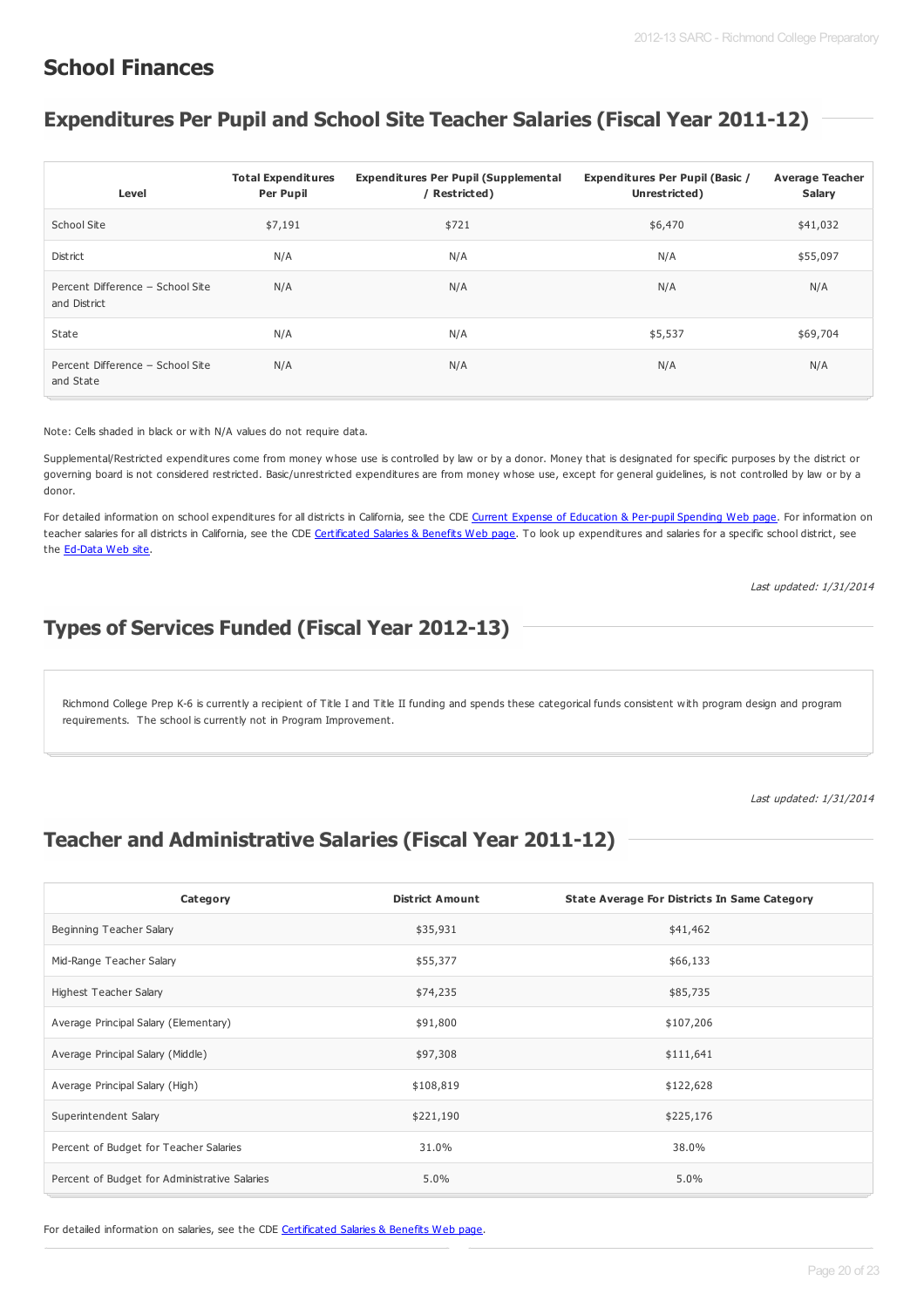2012-13 SARC - Richmond College Preparatory



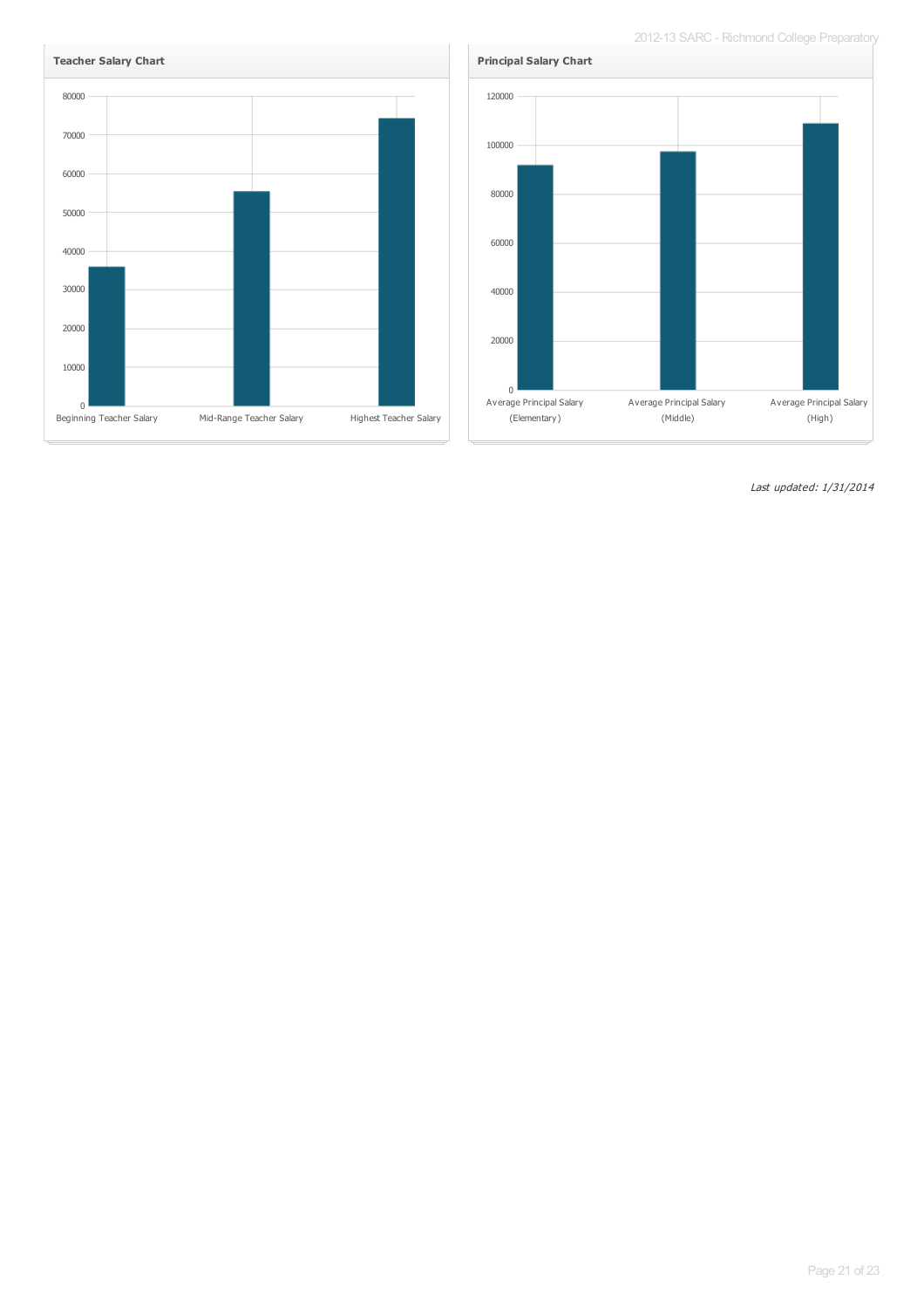### **School Completion and Postsecondary Preparation**

### **Admission Requirements for California's Public Universities**

#### **University of California**

Admission requirements for the University of California (UC) follow guidelines set forth in the Master Plan, which requires that the top one-eighth of the state's high school graduates, as well as those transfer students who have successfully completed specified college course work, be eligible for admission to the UC. These requirements are designed to ensure that all eligible students are adequately prepared for University-level work.

For general admissions requirements, please visit the UC Admissions [Information](http://www.universityofcalifornia.edu/admissions/) Web page.

#### **California State University**

Eligibility for admission to the California State University (CSU) is determined by three factors:

- Specific high school courses
- Grades in specified courses and test scores
- Graduation from high school

Some campuses have higher standards for particular majors or students who live outside the local campus area. Because of the number of students who apply, a few campuses have higher standards (supplementary admission criteria) for all applicants. Most CSU campuses have local admission guarantee policies for students who graduate or transfer from high schools and colleges that are historically served by a CSU campus in that region. For admission, [application,](http://www.calstate.edu/admission/admission.shtml) and fee information see the CSU Web page.

#### **Dropout Rate and Graduation Rate**

|                        |         | School  |         |         | <b>District</b> |         |         | <b>State</b> |         |
|------------------------|---------|---------|---------|---------|-----------------|---------|---------|--------------|---------|
| <b>Indicator</b>       | 2009-10 | 2010-11 | 2011-12 | 2009-10 | 2010-11         | 2011-12 | 2009-10 | 2010-11      | 2011-12 |
| Dropout Rate           |         |         |         |         |                 |         | 16.6    | 14.7         | 13.1    |
| <b>Graduation Rate</b> |         |         |         | 72.74   | 76.99           | 75.65   | 74.72   | 77.14        | 78.73   |